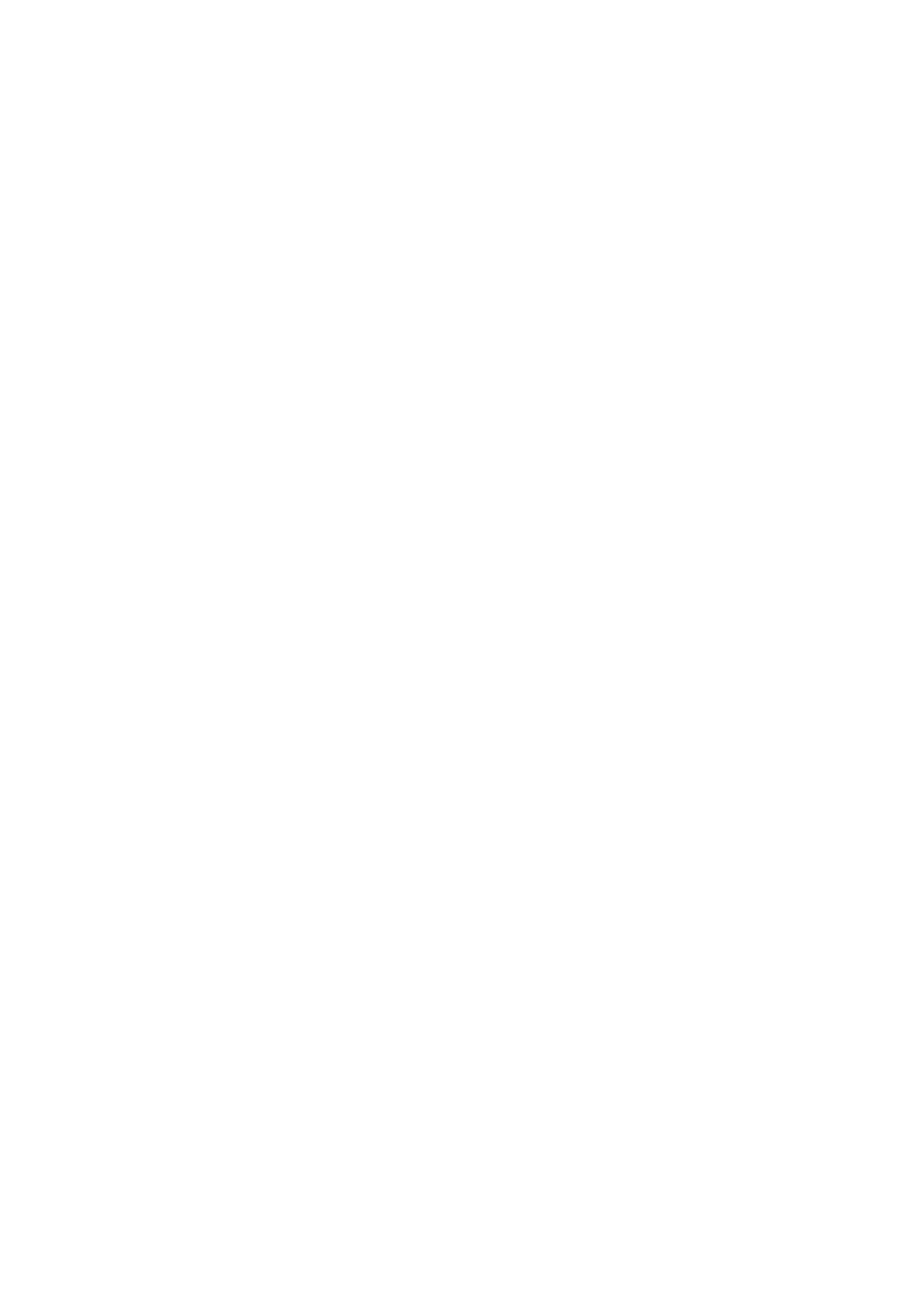

# **INSTRUCTION MANUAL**

FOR INSTALLATION, OPERATING, AND MAINTENANCE.  $C \in$ 

# **LMI ELECTRONIC DOSING PUMPS Plunger liquid end Basic manual**

This manual should be made available to the person responsible for installation, operating and maintenance.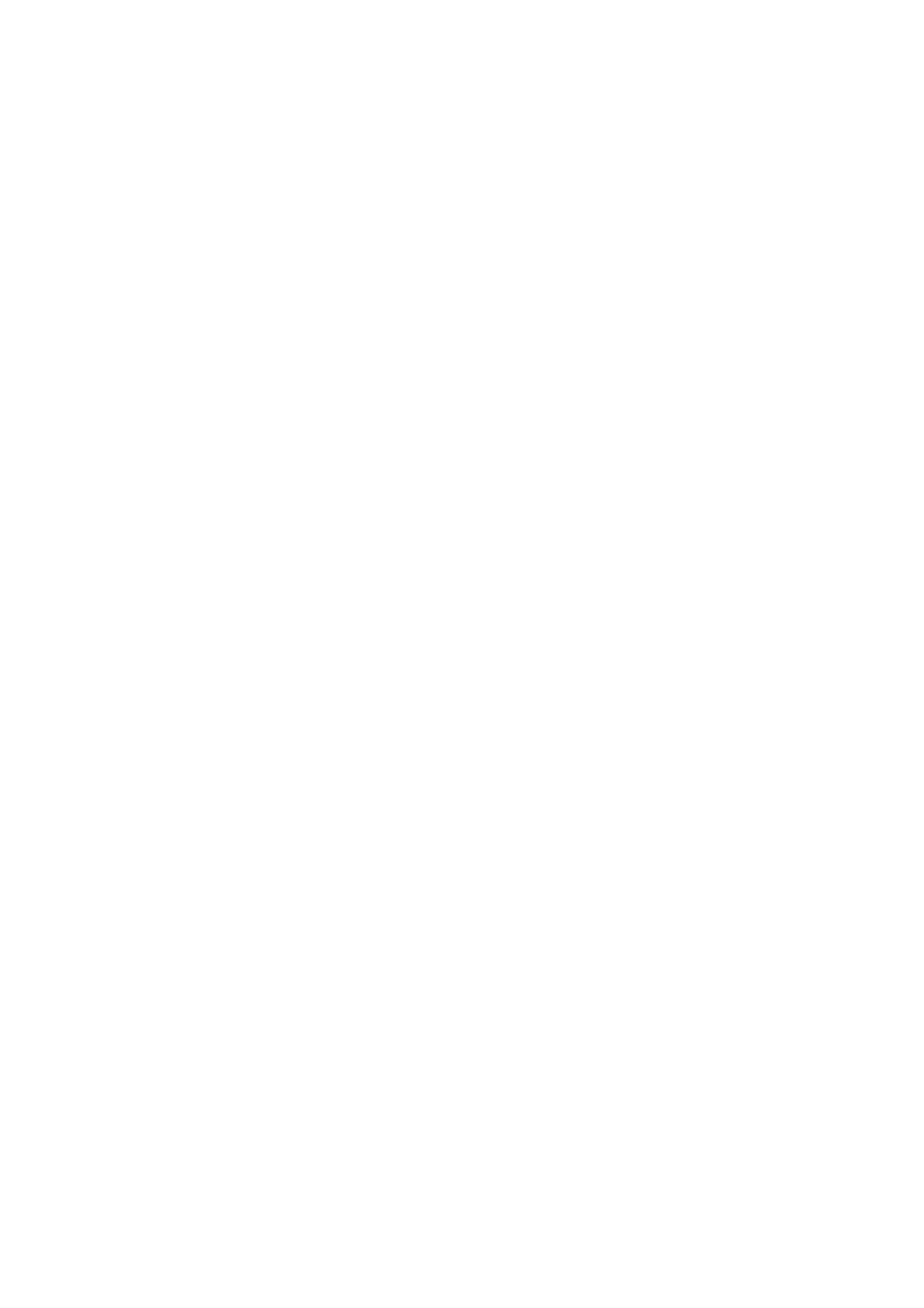# **CONTENTS**

#### **I – DESCRIPTION**

- I 1. Unpacking
- I 2. Description
- I 3. Precautions

#### **II – INSTALLATION**

- II 1. Hydraulic installation
- II 2. Electrical installation

#### **III – START UP**

- III 1. Priming
- III 2. Output adjustment controls
- III 3. Calibration

#### **IV – MAINTENANCE**

- IV 1. Spare parts replacements
- IV 2. Checking pump for proper zeroing (stroke knob)
- IV 3. Troubleshooting
- IV 4. EPU Resistance chart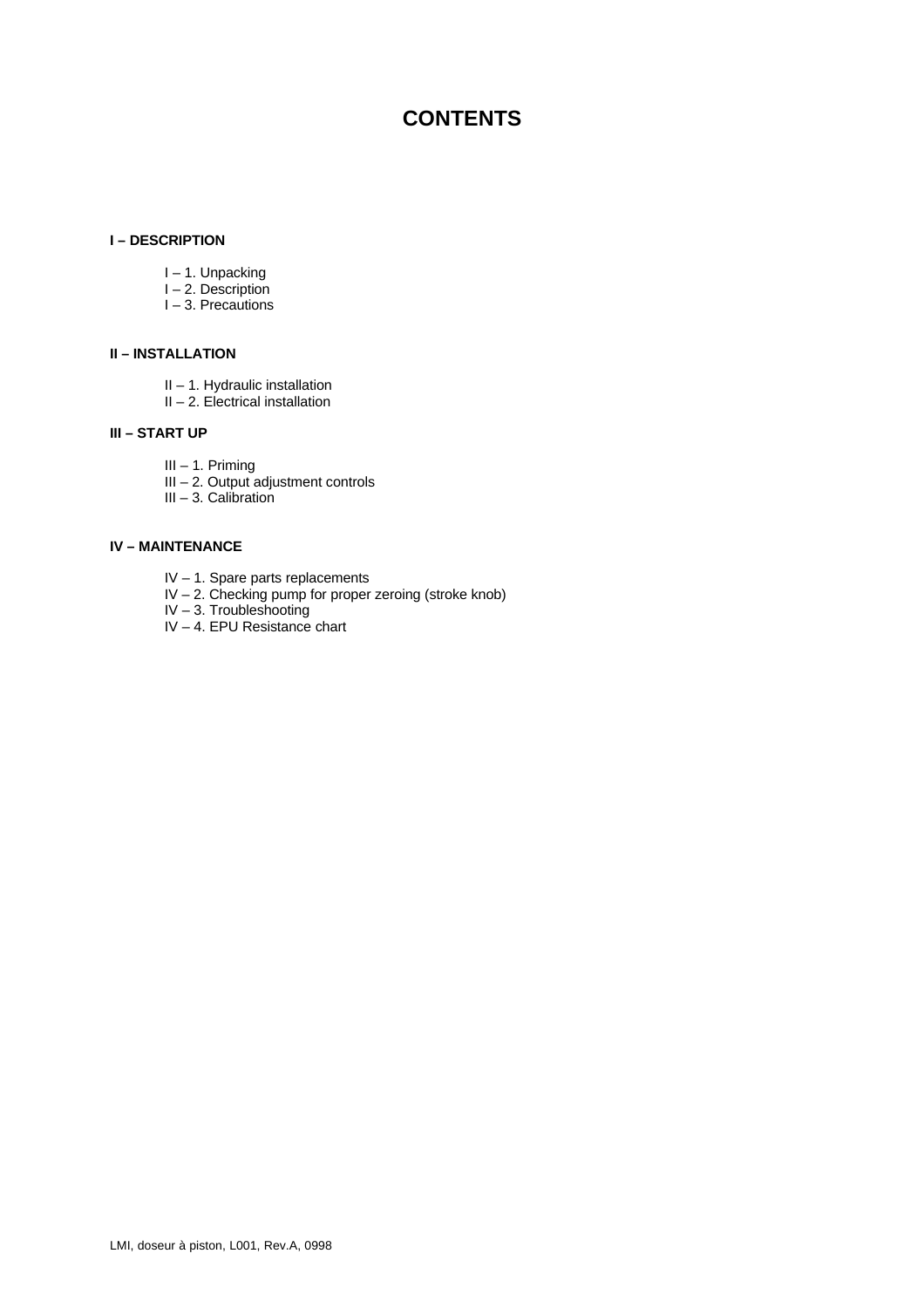# **PART I – DESCRIPTION**

This manual addresses the installation, maintenance and troubleshooting procedures for electronic dosing pumps. An instruction supplement and a liquid end sheet complete this manual.

Please read them carefully before installing your pump.

## **I – 1. UNPACKING**

The packaging must be carefully examined on receipt in order to ensure that the contents have not sustained any obvious damage.

The carton contains the items necessary to a proper installation.

## **I - 2 - DESCRIPTION**

Your pump consists of two parts :

- 1. The drive assembly
- 2. The liquid handling assembly

The pump code which appears on the packaging and on the identification plate consists of two codes according to drive assembly type and liquid handling assembly type.



#### *Output adjustment controls*

- Stroke adjustment Each pump is equipped with a stroke adjustment. Stroke control provides adjustment of percent of maximum diaphragm travel.
- Speed adjustment The speed control can be adjusted manually, using the keypad or externally as described later. In either case, the speed adjustment controls the frequency
- Pressure control adjustment Pressure control provides the adjustment of the pump's pressure capability and power consumption, reducing heat, pipe shock and pulsation.

or rate at which the chemicals is being injected.

For more details, refer to Instruction supplement

# **I – 3. PRECAUTIONS**

Always wear protective clothing, face shield, safety glasses and gloves when working on or near your metering pump.

All LMI pumps are shipped from factory with water in pump head to make easier priming.

If the pump head is empty, refill it with water or solution compatible with pumped solution before starting up the pump (see note on the liquid end sheet).

#### *Solution compatibility*

Verify that the liquid handling components are compatible with the pumped solution (refer to Liquid End Sheet).

Make certain that all tubing is securely attached to fittings prior to start-up.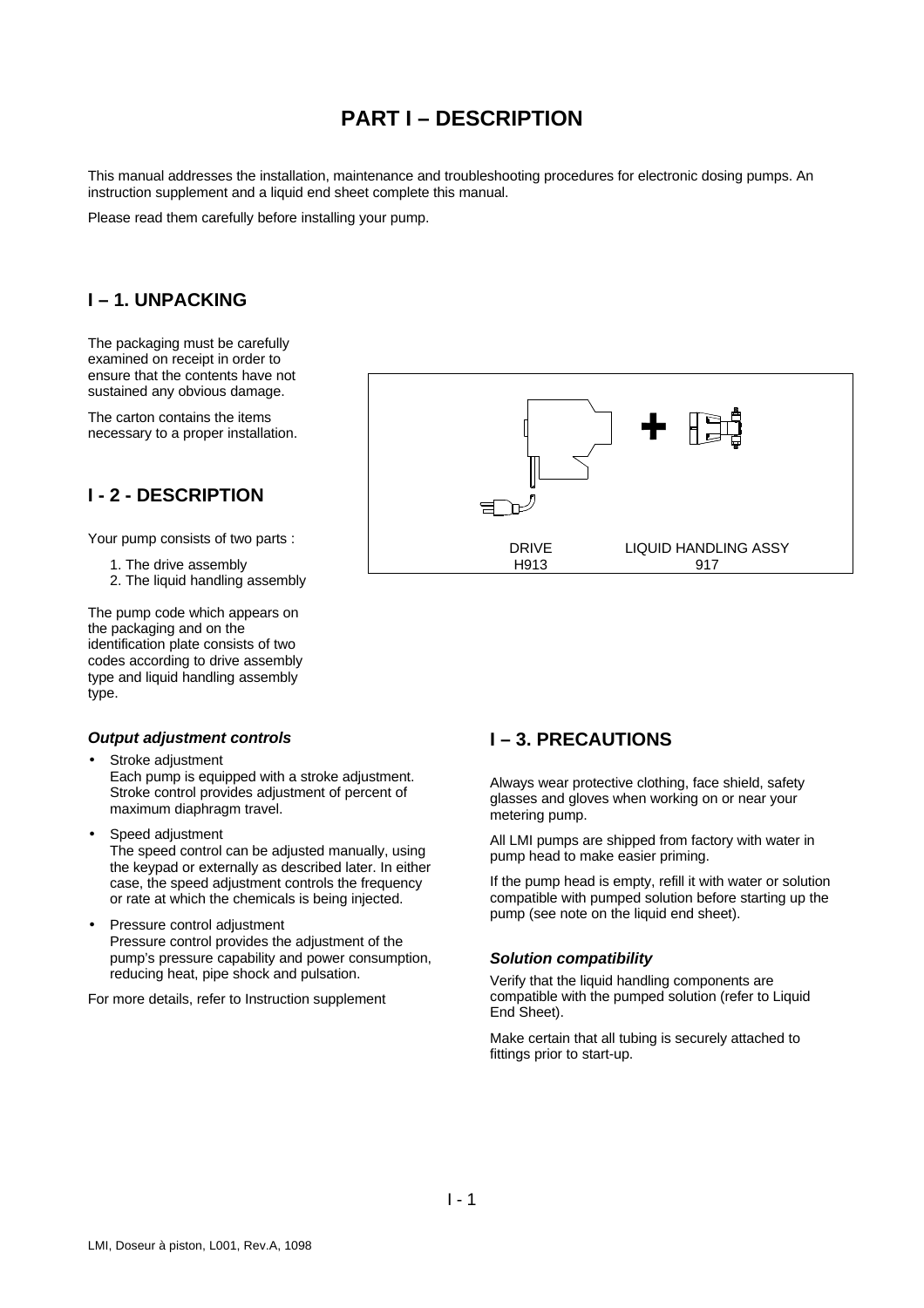## **II – 1. HYDRAULIC INSTALLATION**

This pump requires a flooded suction installation.

For calibration purposes, it is recommended that a 25 ml graduated cylinder be piped inline, on the suction side of the pump.



#### *Pump location*

Locate pump in an area convenient to solution tank and electrical supply.

The pump should not be subjected to ambient temperatures above 50°C. Avoid exposing to direct sunlight the pump.

#### *Tubing connections*

- This pump utilizes 1/8 " N.P.T. connections.
- These connections require the use of Teflon tape. When applying the Teflon tape, make sure it does not extend over the fitting. This would restrict the flow of chemical.

Refer also to the Liquid End Sheet.

#### *Drip collection*

Provide for outlets so that any leak or drips can be easily drained off without any danger. This is especially important in the case of harmful liquids.

A threaded hole allows a union to be fitted to channel leaks with the usual precautions depending on the liquid pumped.

# **II – 2. ELECTRICAL INSTALLATION**

Check the specifications of the pump and compare them with the voltage available on your installation before making connections.

#### WARNING :

To reduce the risk of electrical shock, the metering pump must be plugged into a fused grounded outlet with ratings conforming to the pump specification chart (see Technical characteristics : refer to peak power to determine the appropriate fuse size).

#### DO NOT USE ADAPTERS.

All wiring must be conform to local electrical codes.

#### OVER-VOLTAGE

LMI pumps include a Varistor vonnected on the supply voltage terminals.

This device is an over-voltage protection. It will burn if the supply voltage exceeds 150 V for 115 V rated pumps or 275 V for 230 V rated pumps to protect the pulser.

As soon as it happends, it means the pump got a too high voltage peak. After supply voltage control, replace the Varistor and the pump will run again.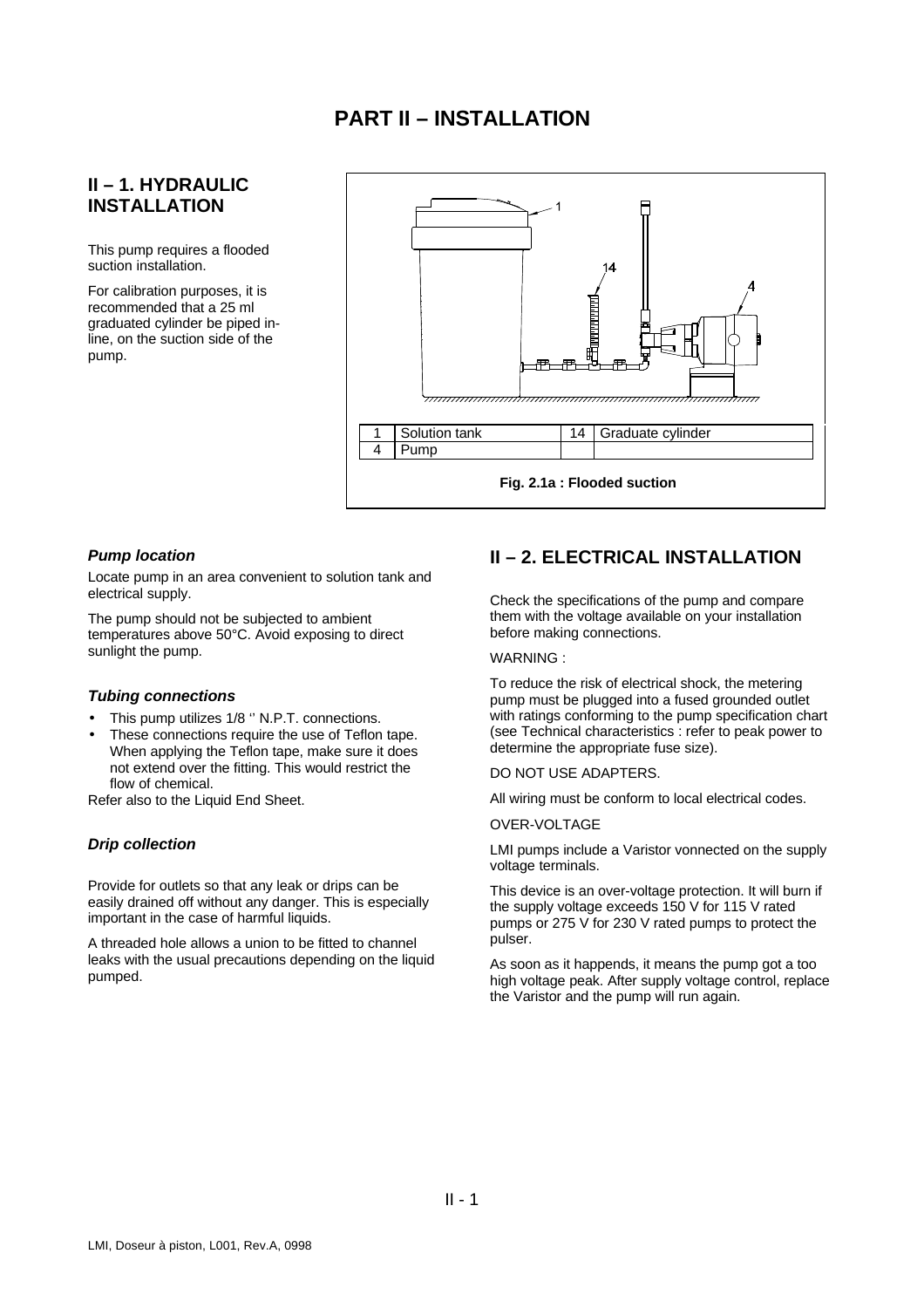# **PART III – START UP**

Pumps are shipped from the factory with water in the pump head to aid in priming. After a long storage, refill the pump head with water or solution compatible with pumped solution.

#### **III – 1. PRIMING**

The control panel has a Start/Stop button labeled « Hold for Prime ». This key has a timer that shutts off after one minute of operation. The lengthy priming time of the pump renders this function unusable. The priming procedure shoud be done with the pump running in the internal mode.

- 1. Plug in or switch on your pump.
- 2. While the pump is running, turn the stroke dial knob to 100 %.
- 3. Make sure that any valves are open to allow chemical to enter the pump head.

#### **III – 2. OUTPUT ADJUSTMENT CONTROLS**

Once the pump has been primed, an appropriate output adjustment must be made.

The name plate indicates the output at max. stroke and max. speed (100%) and max. pressure. The graduations of stroke knob and speed knob correspond to percentage of this max. output.

#### Example :

Use max. output =  $2,3$  L/H. If the pump is set at  $40\%$ speed and 60% stroke lenght, the appropriate pump out put is 2,3 L/H x 0.40 x 0.60 = 0,55 L/H.

#### **III – 3. CALIBRATION**

Once installation is complete and the approximate output has been determined, the pump should be calibrated to adjust speed and stroke for your actual desired output.

1. Be sure the pump is in normal service (i.e. including factors such as injection pressure, fluid viscosity, suction lift …).

- 2. The suction line shoukd be valved to run off the inline calibration cylinder (see Fig. 2.1a)
- 3. Plug in and switch pump to internal mode pump until all the air is exhausted from the suction line and head.
- 4. Turn the pump off. Refill graduated container to a level strarting point.
- 5. Using a stopwatch or timer, turn the pump on for a measured amount of time (50 pump strokes minimum). The longer the time period, the more confident you can be of the results.
- 6. The volume and the time unit are known. Calculate the output. If the output is too low or too great, adjust speed and or stroke, estimating required correction.
- 7. Adjust stroke length knob to desired value refering to calibration.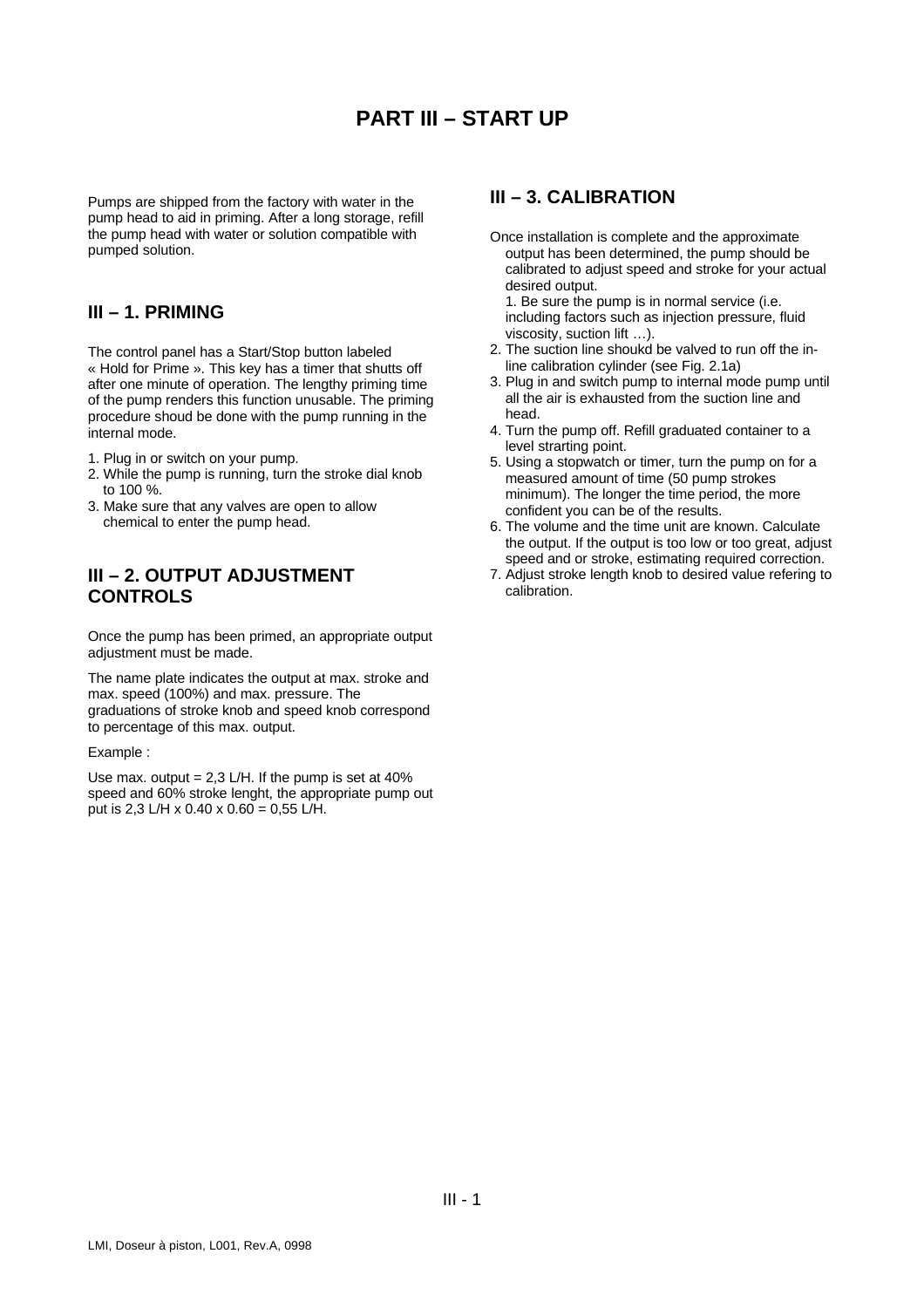#### **IV – 1. SPARE PARTS REPLACEMENTS**

**WARNING** : Always wera protective clothing, face shield, safety glasses and gloves when performing any maintenance or replacement on your pump.

LMI metering pumps are designed for trouble-free operation, yet routine maintenance of some parts is essential for optimmum performance.

#### Refer to the spare parts list.

Replacements frequency will depend on your particular application. We recommend replacing these parts at least one a year.

#### **IV – 2. CHECKING PUMP FOR PROPER ZEROING (STROKE KNOB)**

- 1. With pump running, turn stroke knob counterclockwise toward zero or end of black or red band.
- 2. Listen to the clicking as the pump is running. The pump shoukd operate quietly at the zero position (no clicking). If the pump continues to click at zero or stops clicking before zero is reached, the pump zero must be reset.

#### *Push on knob*

- 1. Remove stroke knob from the pump by grasping the knob firmly and pulling it toward you.
- 2. Pry off the yellow cap.
- 3. Place the knob on a flat surface.
- 4. Using needle nose pliers, squeeze the inner section together while lifting the outer section up.
- 5. Push the inner section back onto the « D » shaped stroke shaft.
- 6. With the pump running, zero the pump by turning the inner sectionof the knob counter-clockwise until the pump stops clicking.
- 7. Position the outer section of the knob so that the pointer aligns with zero on the nameplate or end of the black or red band.
- 8. Push down on the outer section (a snap sound indicates parts are locked together).
- 9. Replace the yellow cap over the outer section of the knob, aligning the tabs on the cap with the slots inside the knob.

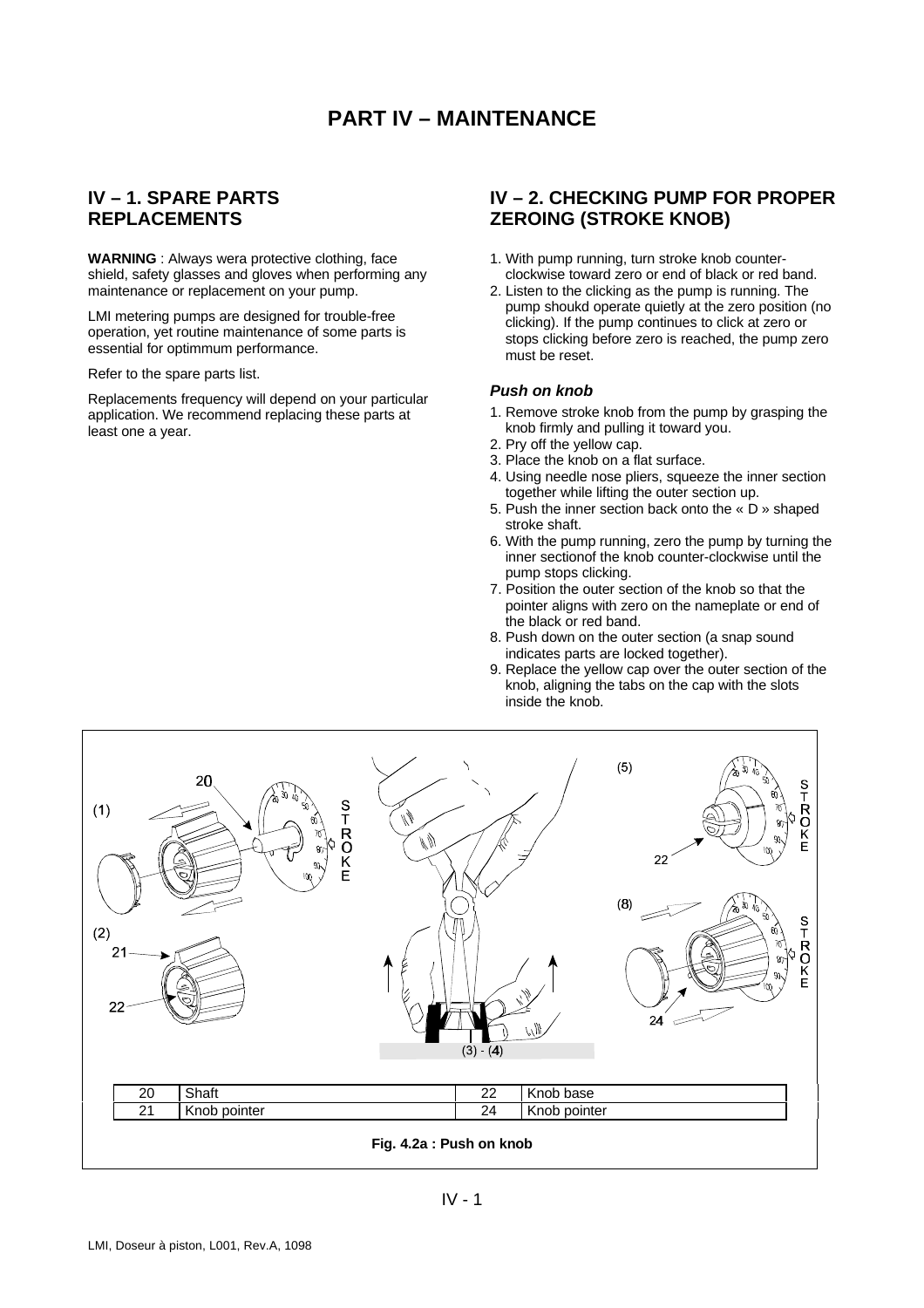# **IV – 3. TROUBLESHOOTING**

#### *Pump will not prime*

- Pump not turned on or plugged in. Turn on pump/plug in pump.
- Output dials not set properly. Always prime pump with speed at 80 % and stroke at 100 %.
- Worn seal stacks. Check for the occurrence of a leak from the detection port. Replace the seal stacks, if necessary.

#### *Pump loses prime*

- Solution container ran dry. Refill container with solution and reprime (see Part III).
- Worn seal stacks. Check for the occurrence of a leak from the detection port. Replace the seal stacks, if necessary.
- Air leak on suction side. Check for pinholes, cracks. Replace if necessary.

#### *Leakage at tubing*

- Worn tubing ends. Cut tubing about 25 mm (1'') off tubing and then replace as before.
- Worn seal rings. Replace balls and seal rings (see part IV).

• Solution attacking Liquid handling assembly material. Consult Technical Assistance Department for alternate materials compatible with the pumped solution.

#### *Low output or failure to pump against pressure*

- Pump's maximum pressure rating is exceeded by injection pressure. Injection pressure cannot exceed pump's maximum pressure. See pump data plate.
- Worn seal rings. Replace them : see Chapter IV –1.
- Incorrect stroke length. Check zero on pump/Re-zero pump (See Chapter  $IV - 2.$ ).

#### *Failure to run*

- Pump not turned on or plugged in. Turn on or plug in pump. Check also programming.
- EPU failure. Disassemble pump and measure the resistance of the EPU across the EPU wires. Resistance reading should be in accordance to the table (see Chapter IV – 4.). Also check EPU leads to ground.
- Pulser failure. The pulser should be replaced if EPU checks out OK.

#### *Excessive pump output*

- Not enough back pressure. Use appropriate back pressure valve.
- Excessive strokes per minute. Replace pulser or control panel.

| <b>Pump series</b>           | Voltage | Coil resistance (ohms)<br>$20^{\circ}$ C (68 $^{\circ}$ F) |
|------------------------------|---------|------------------------------------------------------------|
| Ax4, Ax5, Ax6                | 115 V   | $76 - 87$                                                  |
| Px4, Px5, Px6, Px8<br>H9     | 230 V   | $307 - 353$                                                |
| Ax7, Ax8                     | 115 V   | 152 – 176                                                  |
| Px2, Px3                     | 230 V   | $583 - 671$                                                |
| Bx1, Bx2, Bx3, Bx4           | 115 V   | $43 - 49$                                                  |
|                              | 230 V   | $167 - 193$                                                |
| Cx0, Cx1, Cx2, Cx3, Cx4, Cx5 | 115 V   | $22.8 - 26.2$                                              |
| E70, E71, E72, E73, E74      | 230 V   | $91 - 105$                                                 |
| J54D, J55D, J56D             | 12VDC   | $1.1 - 1.3$                                                |

# **IV – 4. EPU RESISTANCE CHART**

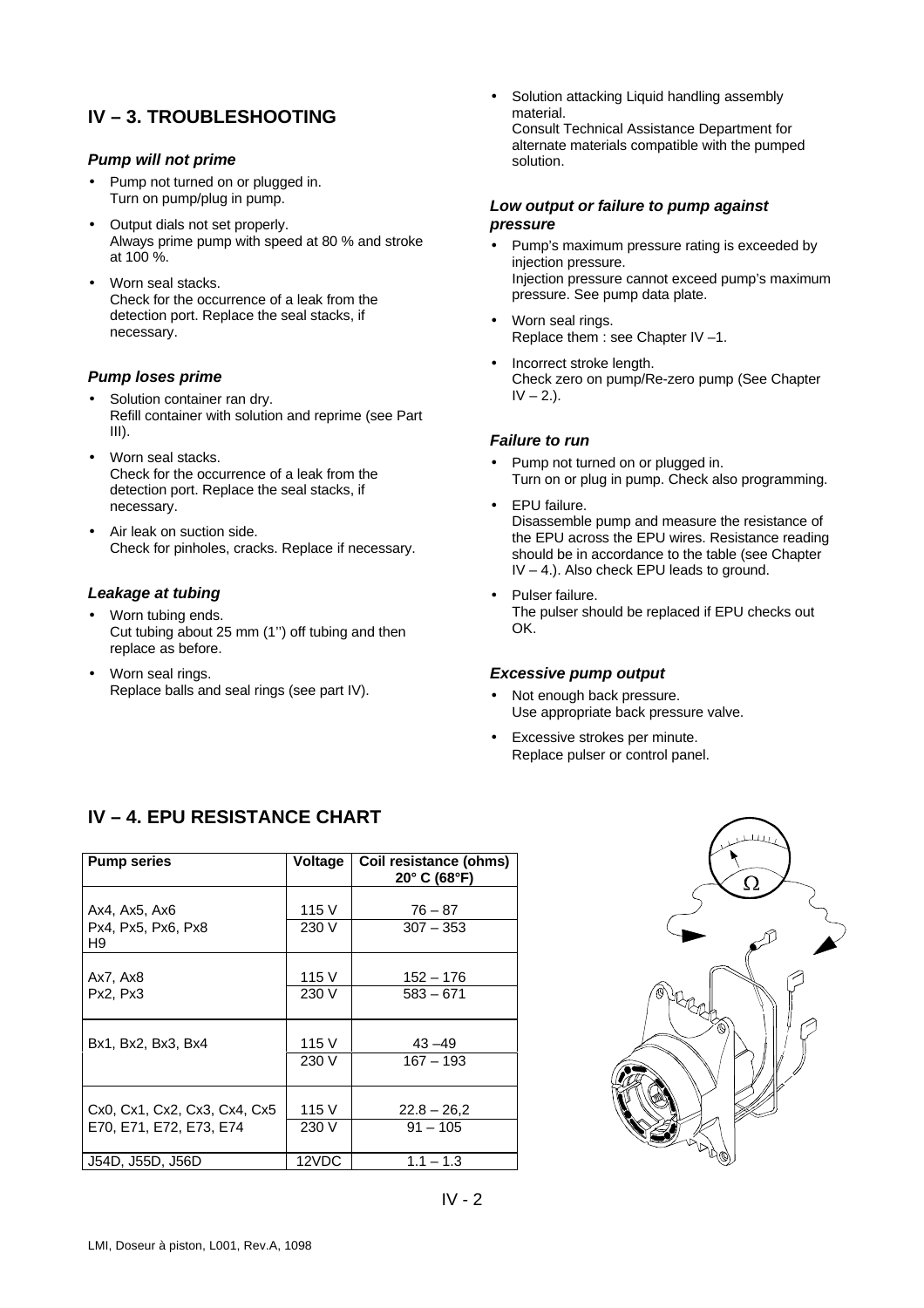

# **Instruction Supplement**

# **LMI PUMP SERIES H9**



|    | Pump head             | 14  | Stroke knob            |
|----|-----------------------|-----|------------------------|
|    | Spacer E.P.U.         | 15. | Power cord             |
| 12 | Metering pump housing | 16  | Liquid crystal display |
|    | Return port           |     |                        |

 **Metering pump component diagram**

| Date: 10.98            |  |
|------------------------|--|
| Replaces Rev. 0, 09.98 |  |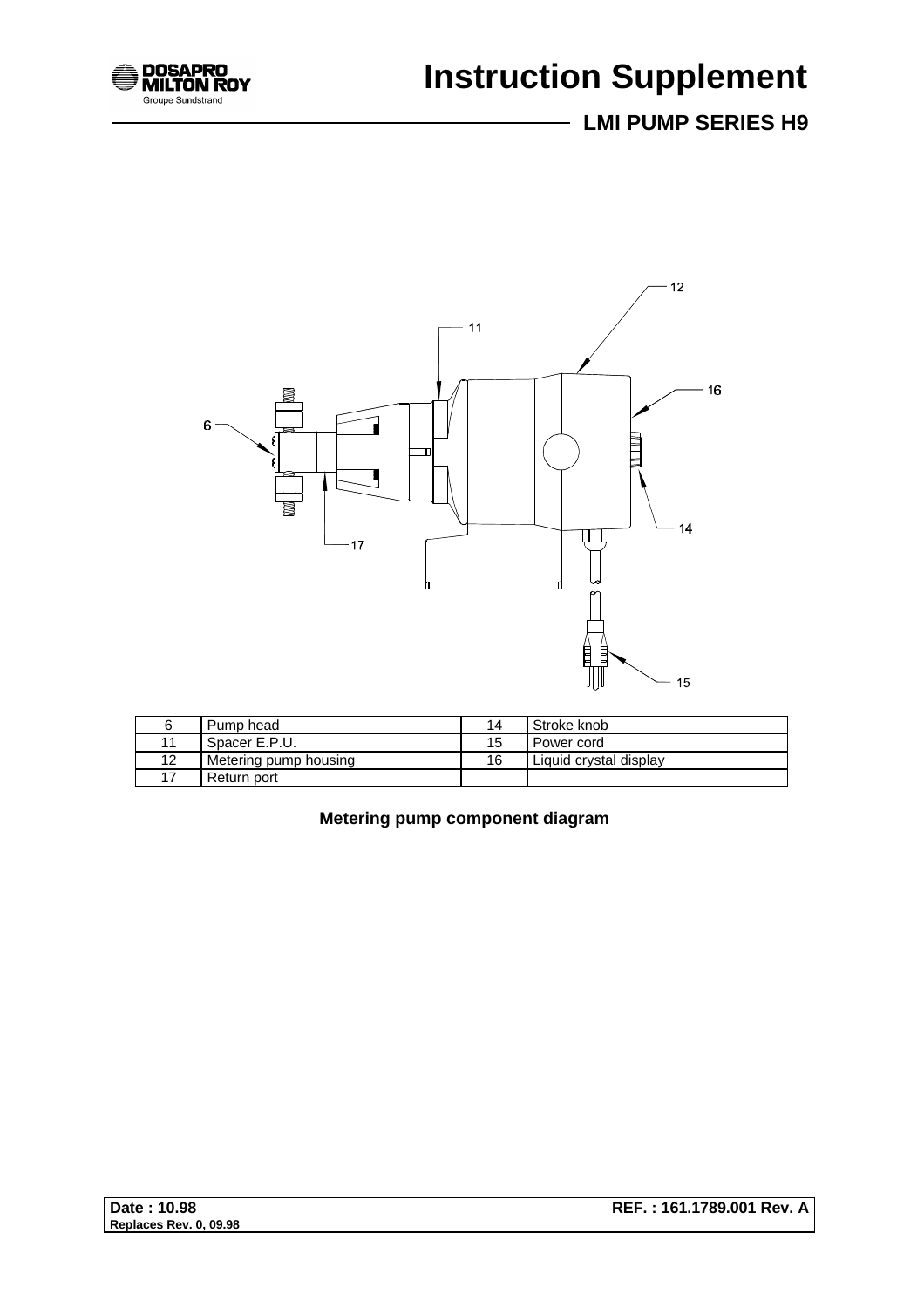

| 1  | Identification plate   |
|----|------------------------|
| 2  | Stroke knob            |
| 5  | Low level socket       |
| 12 | 4-Pin connector        |
| 13 | Start/stop/prime key   |
| 14 | Speed control keys     |
| 15 | Liquid crystal display |
| 16 | Mode select key        |
| 17 | 8-pin connector        |
| 18 | Flow monitor input     |



| 3              | Pulser assembly     |
|----------------|---------------------|
| 4              | Power cord          |
| 5              | Mov/cap assembly    |
| 6              | EPU assembly        |
| 10             | Housing wall        |
| 12             | Low level socket    |
| 16             | 8-Pin connector     |
| 17             | Flow monitor socket |
| 18             | 4-Pin connector     |
| BLU            | Blue                |
| <b>BRN</b>     | <b>Brown</b>        |
| <b>GRN/YEL</b> | Green/yellow        |
| RED            | Red                 |
| YFI            | Yellow              |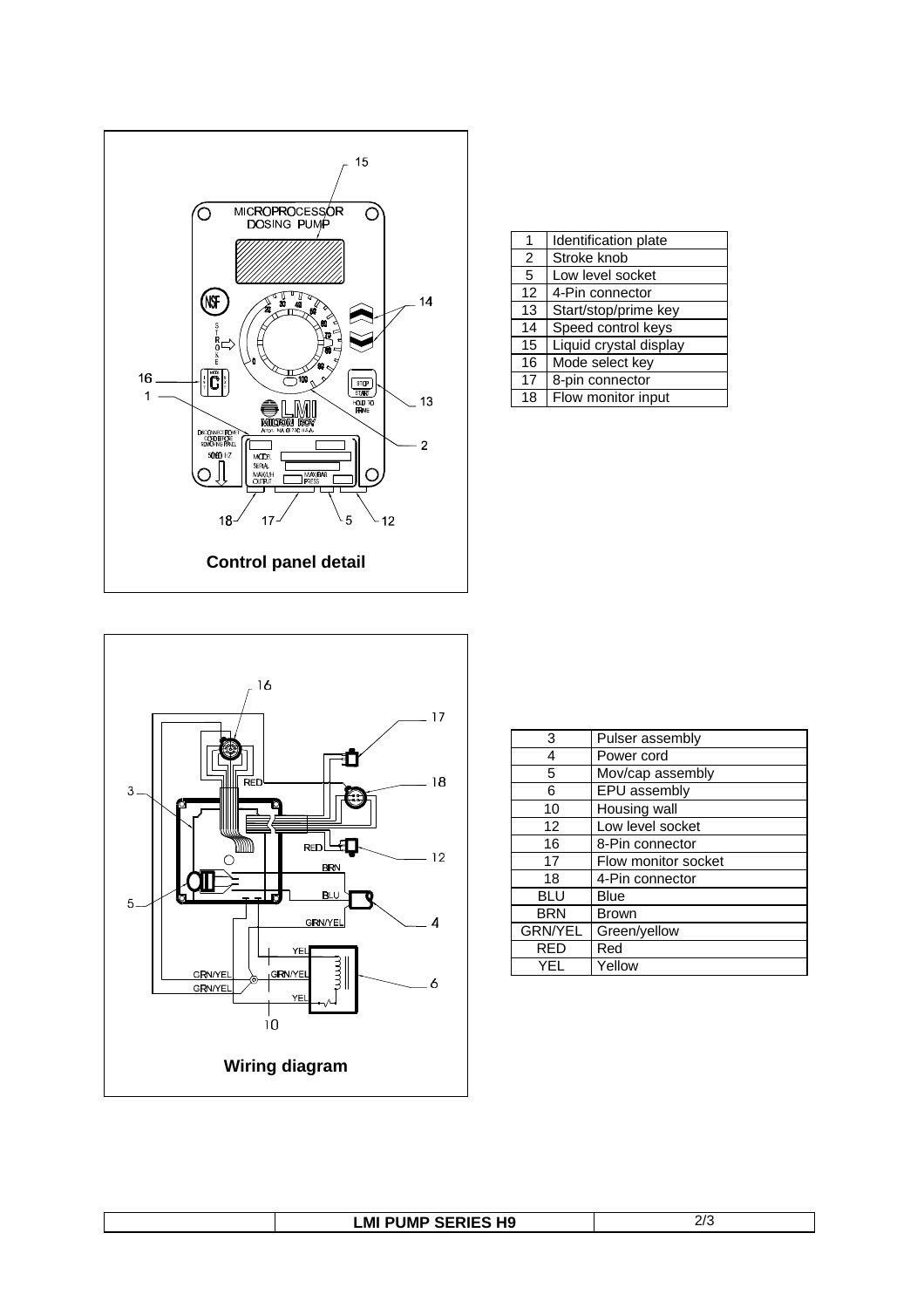# **TECHNICAL CHARACTERISTICS**

|                                    | H91x  | <b>H92x</b> | <b>H93x</b> |
|------------------------------------|-------|-------------|-------------|
| Output                             |       |             |             |
| - max. (l/h)                       | 0.5   | 0.38        | 0.25        |
| - min $(mI/h)$                     | 0.021 | 0.016       | 0.010       |
| Max. pressure (bar)                | 21    | 42          | 70          |
| Stroke capacity (ml)               |       |             |             |
| - min.                             | 0.02  | 0.015       | 0.01        |
| - max.                             | 0.08  | 0.06        | 0.04        |
| Stroke frequency (cps/h)           |       |             |             |
| - min.                             |       | 1           |             |
| - max.                             | 6000  | 6000        | 6000        |
| Min. recommanded stroke lenght (%) | 25    | 25          | 25          |
| Peak power (W)                     | 150   | 150         | 150         |
| Average power (Wh)                 | 18    | 18          | 18          |

Note :

The « x » which appears in the code designates both voltage and power cord/plug type.

| <b>LMI PUMP SERIES H9</b> | <u>_______________</u> |
|---------------------------|------------------------|
|                           | ٽ /ٽ                   |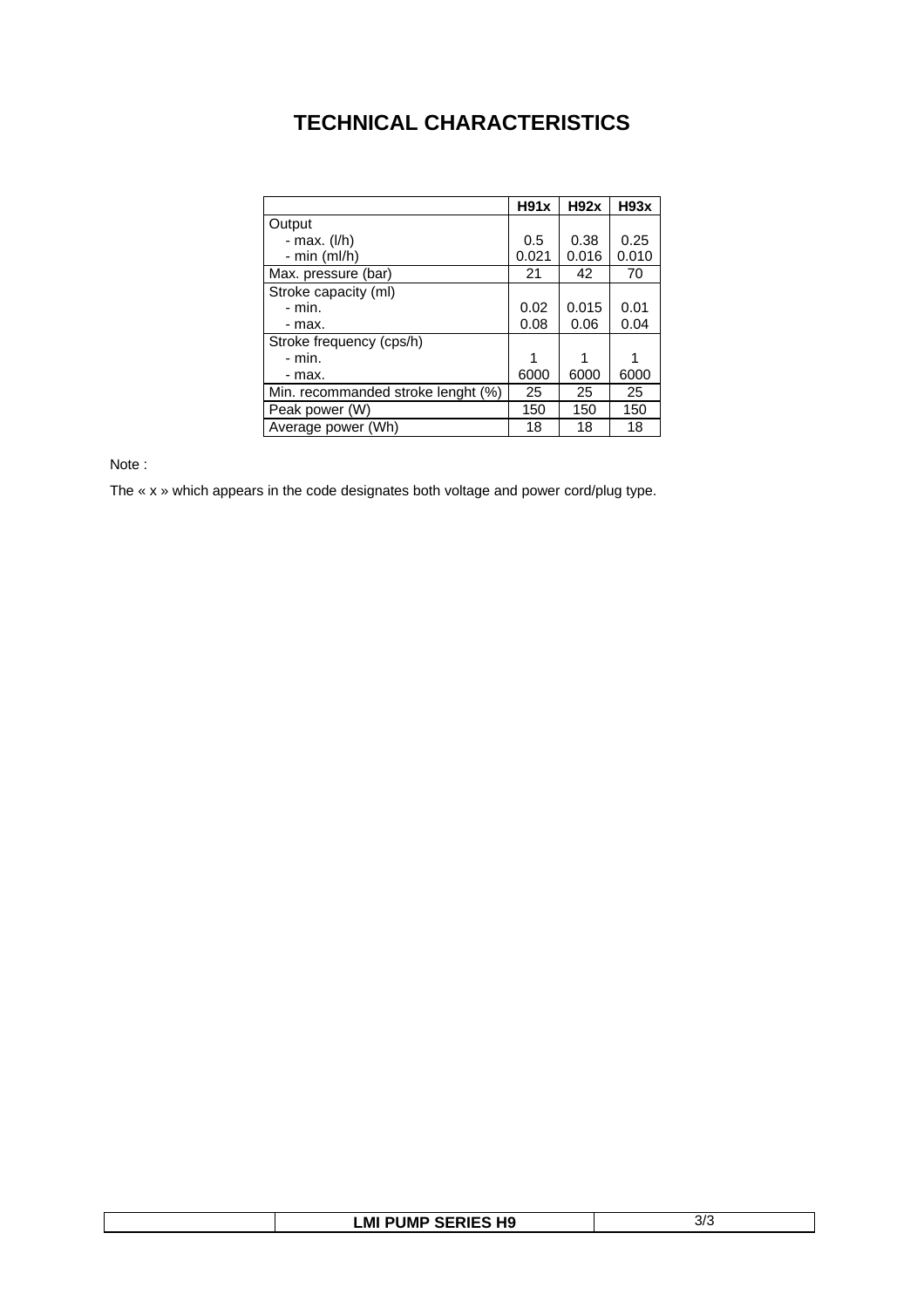

#### **CAUTION :**

When pumping solutions, make certain that all tubing is securely attached to the fittings. It is recommended that tubing or pipe lines be shielded to prevent possible injury in case of rupture or accidental damage. Always wear protective clothing and face shield when working on or near your metering pump.

# **A. NOTES**

- All debris must be cleaned or blown out of piping before connecting to the pump.
- The outer flange of the suction and discharge valves must be supported when connecting suction and discharge piping, to prevent overtightening.
- All NPT threaded connections require Teflon<sup>®</sup> tape.
- All piping must be installed so that it does not place a supportive load on the liquid end.
- The pump is capable of generating 1000 psi. Care must be given to make sure that the piping used is capable of withstanding maximum pressure.
- Adhere to all plumbing regulations and codes.
- The use of an in-line 100 micron filter or strainer in the suction line is highly recommended to keep the pump clear of debris which may impede the performance of the pump.

## **B. DISCHARGE AND SUCTION PIPE CONNECTIONS**

**Note** : Flooded suction is required for proper pump operation.

The suction and discharge valve assemblies have NPT threads which will require the use of Teflon<sup>®</sup> tape when connecting to your system. Be careful not to over-wrap the ends or ports of the valves with the Teflon® tape.

It is recommended that a pipe union be installed on both suction and discharge piping, so that the pump can be removed if required.

After applying the Teflon® tape, connect piping to the suction side of the pump.

#### Liquid end LE917 only

Place and hold a 7/8 '' wrench across the flats on the lower body of the check valve. This is allow the tightening of the fitting without over tightening of the check valve. Tighten the fittings and repeat this procedure for the discharge side of the pump, while holding the wrench across the flats on the upper body of the check valve.

## **C. PRIMING**

#### **Note :**

The pump control panel has a STOP/START button labeled « Hold for prime ». This function has a cycle time of one minute. The lengthy priming time of the pump reders this function unusable.

To ensure pump performance and quality, all pumps are tested with water at maximum rated pressure, before they leave the factory. If the chemical that is being pumped is not compatible with water, dissasemble the pump head assembly and dry all components.

- 1. Plug in, or power up the pump.
- 2. Set the pump to internal mode by pressing and holding the « Int/Ext » button for three seconds, or until the display reads « int ».
- 3. With the pump running, set the stroke dial to 100 %.
- 4. Set the pump speed to 100.

#### **Note :**

The H9 pump is a high pressure, low volume, precision metering pump. It injects very small amounts of solution. Due to this characteristic, the H9 will take a considerable amount of time to prime.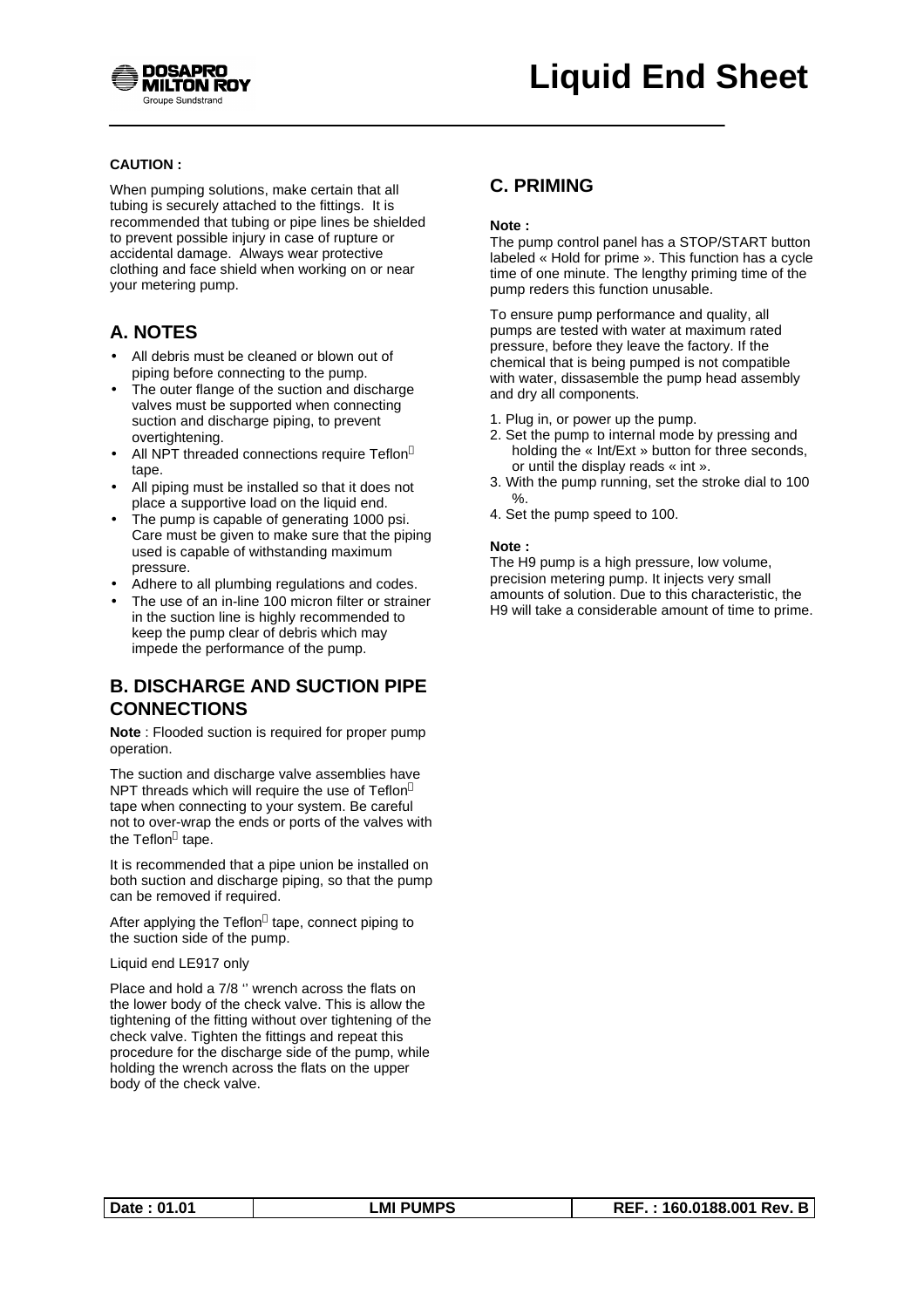# **D. LIQUID END CONSTRUCTION**

#### **Material**

| <b>Components</b>        | LE-NP       | <b>LE-917</b>          |
|--------------------------|-------------|------------------------|
| Liquid end body          | Inox        | <b>Stainless Steel</b> |
| Ball                     | Hastelloy   | <b>Stainless Steel</b> |
| Seal ring                | Inox        | <b>PTFF</b>            |
| Seal stack               | <b>PTFF</b> | PTFE + Viton           |
| Valve housing/Valve seat | Inox        | <b>Stainless Steel</b> |

#### **Sizes**

| Components                      | LE-NP            | 917         |
|---------------------------------|------------------|-------------|
| Piston $(\emptyset, \text{mm})$ | 8/10/12          | 6.35        |
| Ball $(\emptyset, mn)$          | 3.17             | 3.17        |
| Connections                     | $1/\Delta$ " NPT | $1/8$ " NPT |

| $ -$<br>-- |  |
|------------|--|
|            |  |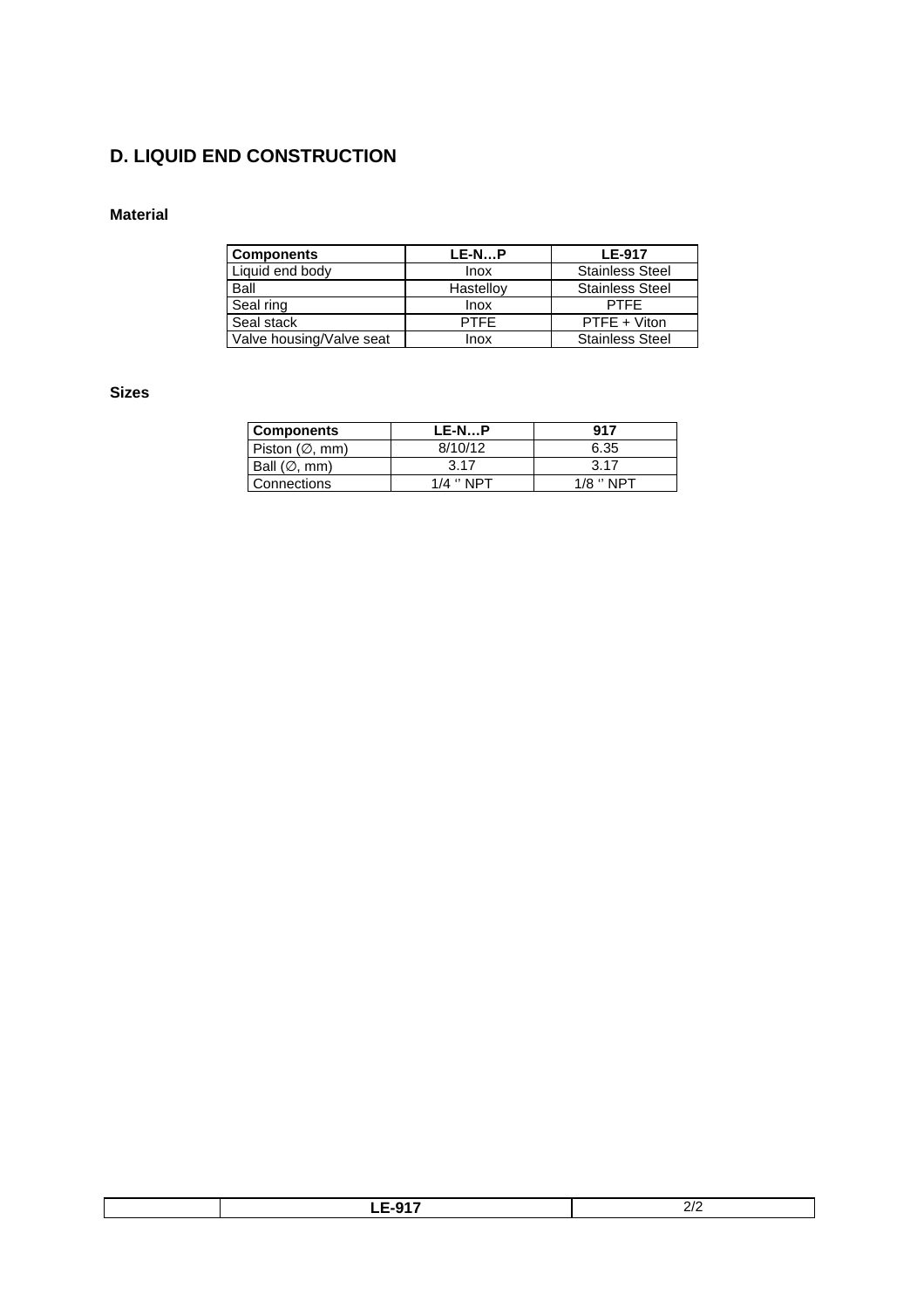| Assembly / Disassembly of the check valves   |                            |                                               |  |
|----------------------------------------------|----------------------------|-----------------------------------------------|--|
| LMI000FRa<br>Drawing 106.6107.000 rev01      |                            |                                               |  |
| <b>Disassembly</b>                           |                            | <b>Assembly</b>                               |  |
|                                              | Position                   | Torque value                                  |  |
|                                              | [405]                      | 50 N.m                                        |  |
| 1. Unscrew the part [021]                    |                            | 1. Insert the part [024] into the part [021A] |  |
| 2. Remove the whole [024]                    |                            | Position de la pièce [092]                    |  |
| Clean the part if necessary replace it<br>3. |                            | 2. Grease the thread of the part [021]        |  |
|                                              | Screw the part [021]<br>3. |                                               |  |
|                                              |                            |                                               |  |
|                                              |                            |                                               |  |
|                                              |                            |                                               |  |
|                                              |                            |                                               |  |
|                                              |                            |                                               |  |
|                                              |                            |                                               |  |
|                                              |                            |                                               |  |
|                                              |                            |                                               |  |
|                                              |                            |                                               |  |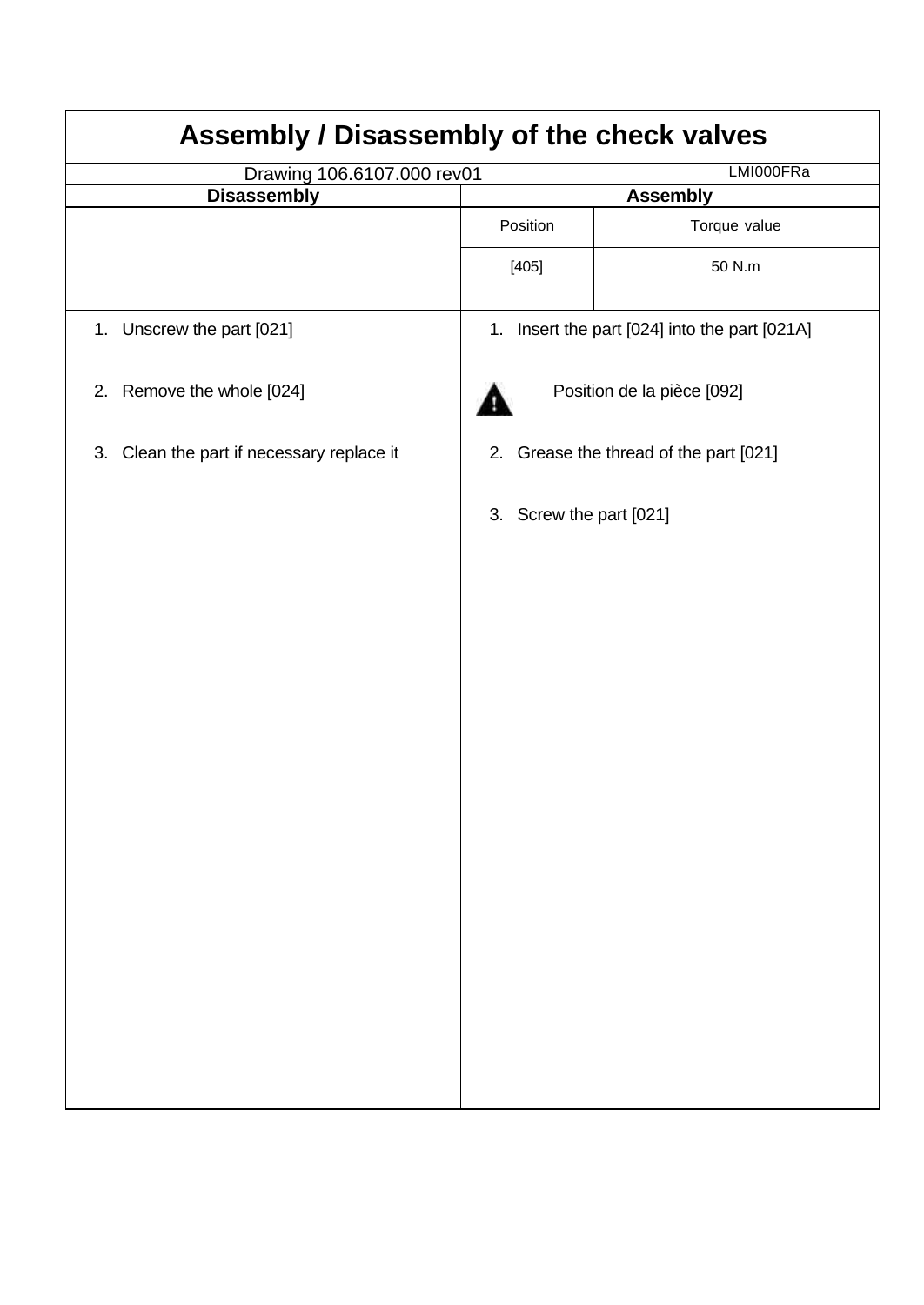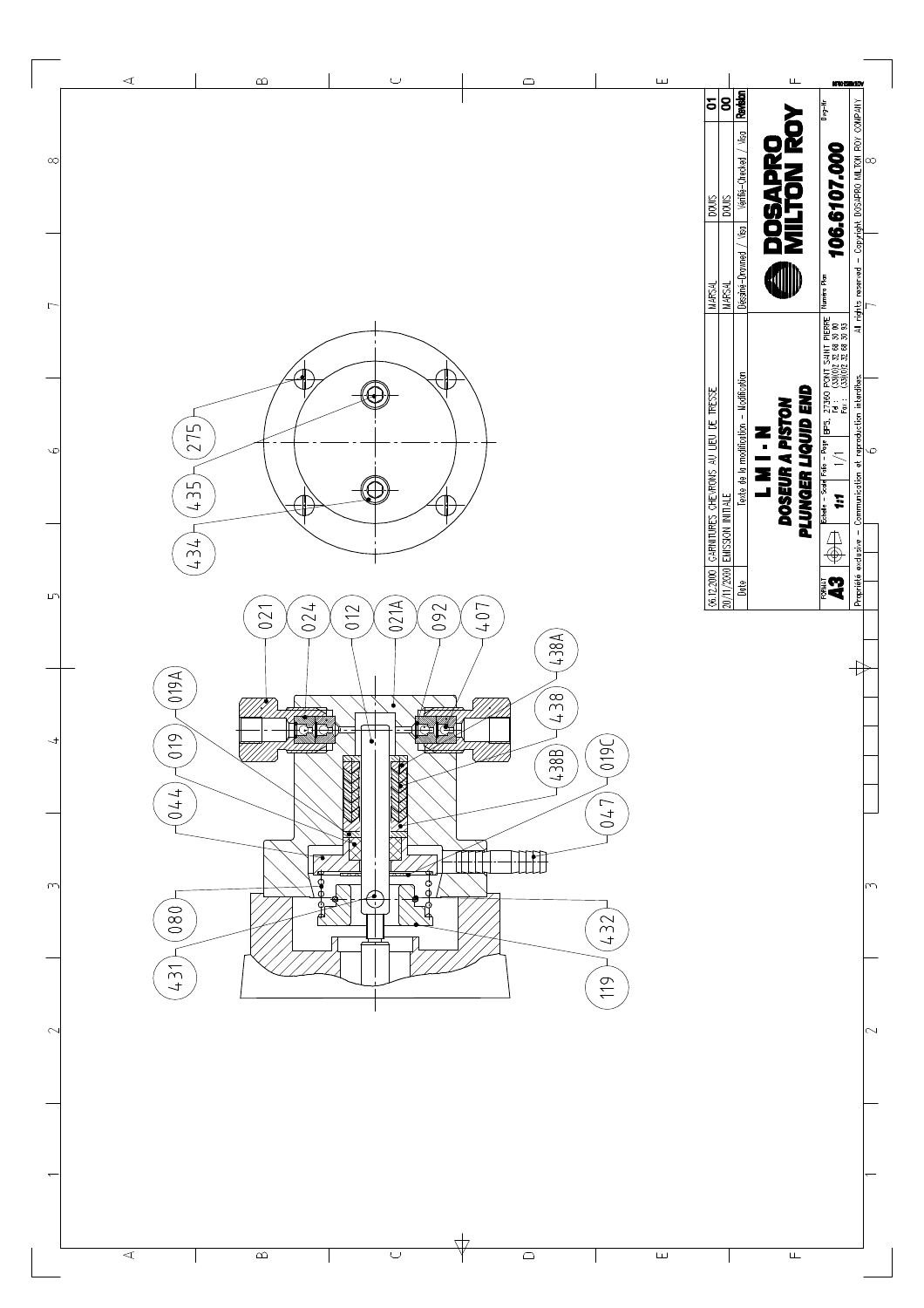| Assembly / Disassembly of the liquid end            |                                                           |                                                   |  |
|-----------------------------------------------------|-----------------------------------------------------------|---------------------------------------------------|--|
| Drawing 1066107000 rev01                            | LMI001GBa                                                 |                                                   |  |
| <b>Disassembly</b>                                  |                                                           | <b>Assembly</b>                                   |  |
|                                                     | Position                                                  | Torque value                                      |  |
|                                                     | [275]                                                     | 5 N.m                                             |  |
|                                                     | [435]                                                     | $0.5$ N.m                                         |  |
| Unscrew the screw [275],[434]<br>1.                 | 1.                                                        | Insert the part [019A] into the part [021A]       |  |
| Remove the part [021A]<br>2.                        | 2.<br>inside)                                             | Insert the part [438A] into the part [021A] (lips |  |
| Remove the part [019A], [438A], [438], [019A]<br>3. | 3.                                                        | Insert the part [438B] into the part [021A]       |  |
| Remove the parts [019A], [044], [019C], [080]<br>4. | 4.                                                        | Insert the part [019A] into the part [021A]       |  |
| Remove the parts [431],[119],[012]<br>5.            | 5.                                                        | Fit the parts [019], [044]                        |  |
|                                                     | 6.                                                        | Insert the part [044] into the part [021A]        |  |
|                                                     | 7.                                                        | Position the screws [435]                         |  |
|                                                     | 8.                                                        | Fit the part [119], [012], [431]                  |  |
|                                                     | Insert the part [119] into the part [432]<br>9.           |                                                   |  |
|                                                     | 10. Insert the part [019C] into the part [012]            |                                                   |  |
|                                                     | 11. Grease the parts [431], [012] (Kluber Paraliq<br>GTE) |                                                   |  |
|                                                     | 12. Fit the parts [080],[119]                             |                                                   |  |
|                                                     |                                                           | 13. Introduce the whole into the part [021A]      |  |
|                                                     |                                                           | 14. Fit the part [047], [021A]                    |  |
|                                                     | 15. Fit the liquid end to the mechanical assembly         |                                                   |  |
|                                                     | 16. Screw the screws [275]                                |                                                   |  |
|                                                     |                                                           | 17. Screw the screws [435]                        |  |
|                                                     |                                                           |                                                   |  |
|                                                     |                                                           |                                                   |  |
|                                                     |                                                           |                                                   |  |
|                                                     |                                                           |                                                   |  |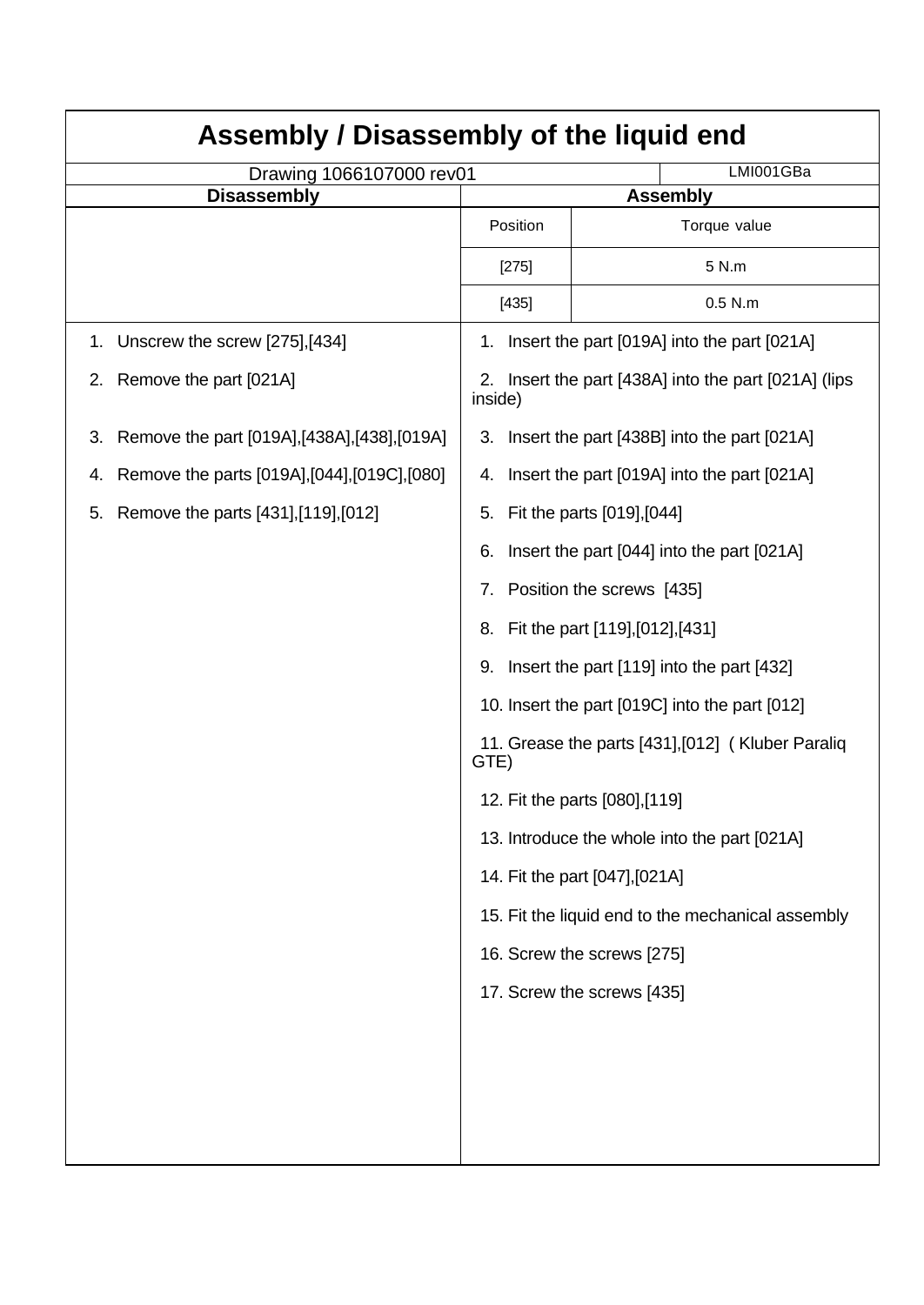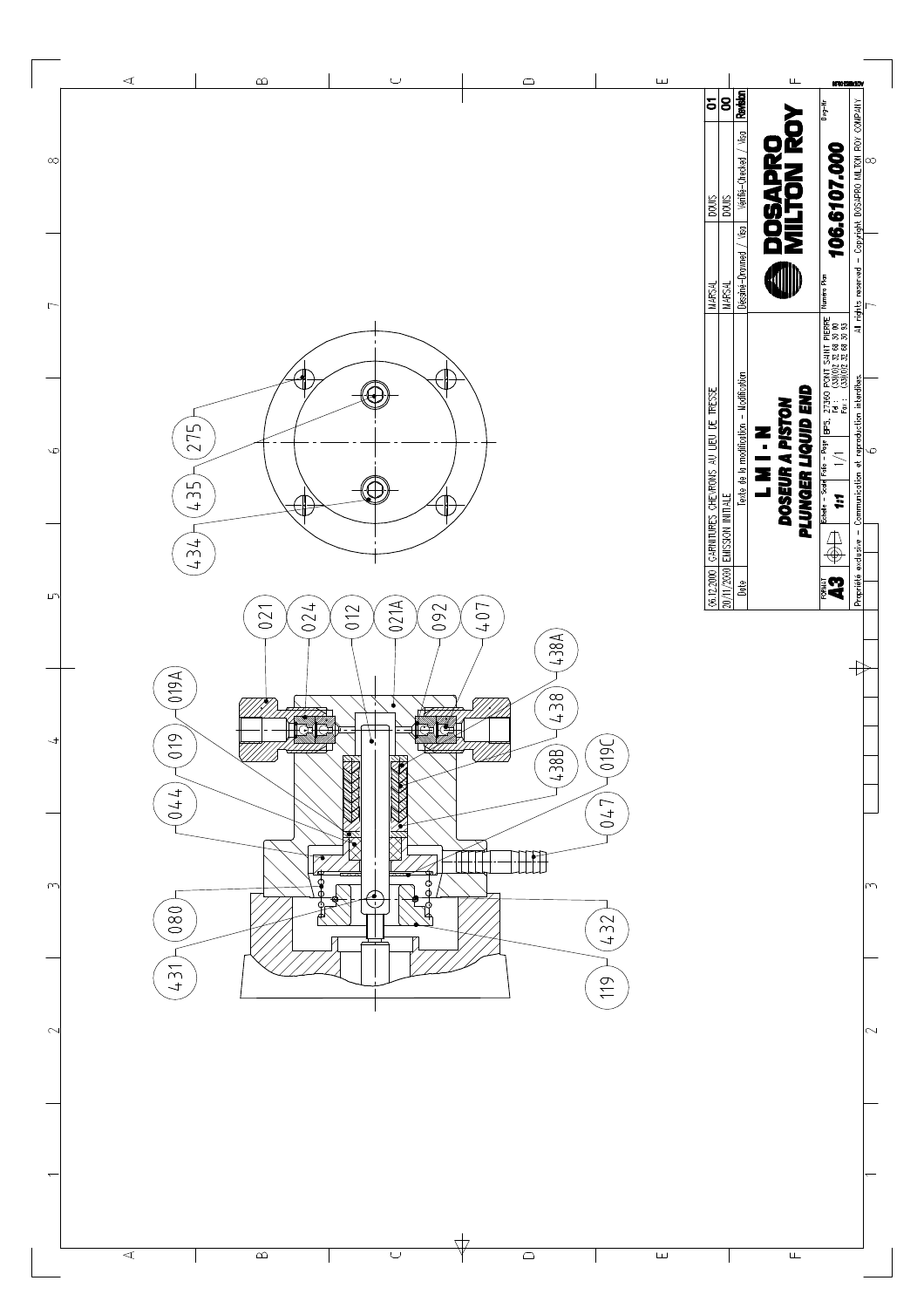LMI PUMPS

**SERIES H9** 



(b) not included with key no 3 (a) included with key no 3 (b) not included with key no 3 (a) included with key no 3

# PREVENTIVE MAINTENANCE **PREVENTIVE MAINTENANCE**

|                                                                                                                                      |  | ś<br>i |   |
|--------------------------------------------------------------------------------------------------------------------------------------|--|--------|---|
| l<br>$\mathcal{L}^{\text{max}}_{\text{max}}$ and $\mathcal{L}^{\text{max}}_{\text{max}}$ and $\mathcal{L}^{\text{max}}_{\text{max}}$ |  | î      | I |
|                                                                                                                                      |  |        |   |

# CORRECTIVE MAINTENANCE **CORRECTIVE MAINTENANCE**

| Key no      |   | <b>Jescription</b>      | <b>HOH</b> |                                  | <b>H921</b> | H922                 | <b>H931</b> |                                     |    |
|-------------|---|-------------------------|------------|----------------------------------|-------------|----------------------|-------------|-------------------------------------|----|
|             |   |                         |            | 요 ? \$ \$ \$ \$<br>호 \$ \$ \$ \$ |             |                      |             | 요 8 % % % %<br>오 요 요 % %<br>오 오 오 오 |    |
|             |   |                         |            |                                  |             | 23<br>28<br>29<br>29 |             |                                     |    |
|             |   |                         |            |                                  |             |                      |             |                                     |    |
|             |   |                         |            |                                  |             | H927                 |             |                                     |    |
|             |   | Stroke knob             | 31890      | 31890                            | 31890       | 31890                | 31890       | 31890                               |    |
|             |   | control panel assembly. | 35732CE    | 35733CE                          | 35734CE     | 35735CE              | 35736CE     | 35737CE                             |    |
|             |   | aristor assembly        | 10626      | 10626                            | 10626       | 10627                | 10626       | 10627                               | ۱Ω |
|             |   | ᇍ                       | 35156CE    | 35163CE                          | 35156CE     | 35163CE              | 35156CE     | 35163CE                             | H  |
|             |   | EPU w/stroke adjustment | 35157CE    | 35162CE                          |             | 35157CE 35162CE      | 35157CE     | 35162CE                             | 15 |
|             |   |                         |            |                                  |             |                      |             |                                     |    |
| .<br>.<br>. | j | ha an a-sheacha an      | Linw1      | م<br>سا                          | مى<br>1     | Joys                 | Joue        | ロヘップ                                |    |

|  | nomol.  | <b>H</b> 9X1 | <b>H9x2</b> | H <sub>9x3</sub> | <b>H9x5</b> | $\frac{6}{2}$ | <b>LXGH</b> |   |
|--|---------|--------------|-------------|------------------|-------------|---------------|-------------|---|
|  | er cord | 29033CE      | 29039CE     | 79042CE          | 29044CE     | 39046CE       | 29048CE     |   |
|  |         | 33757CE      | 33848CE     | 83758CE          | 33759CE     | 13849CE       | 33760CE     | Ë |



**SPARE PARTS Date : 06.98 REF. : 160.0209.001 Rev. A** SPARE PARTS

Date: 06.98

REF.: 160.0209.001 Rev. A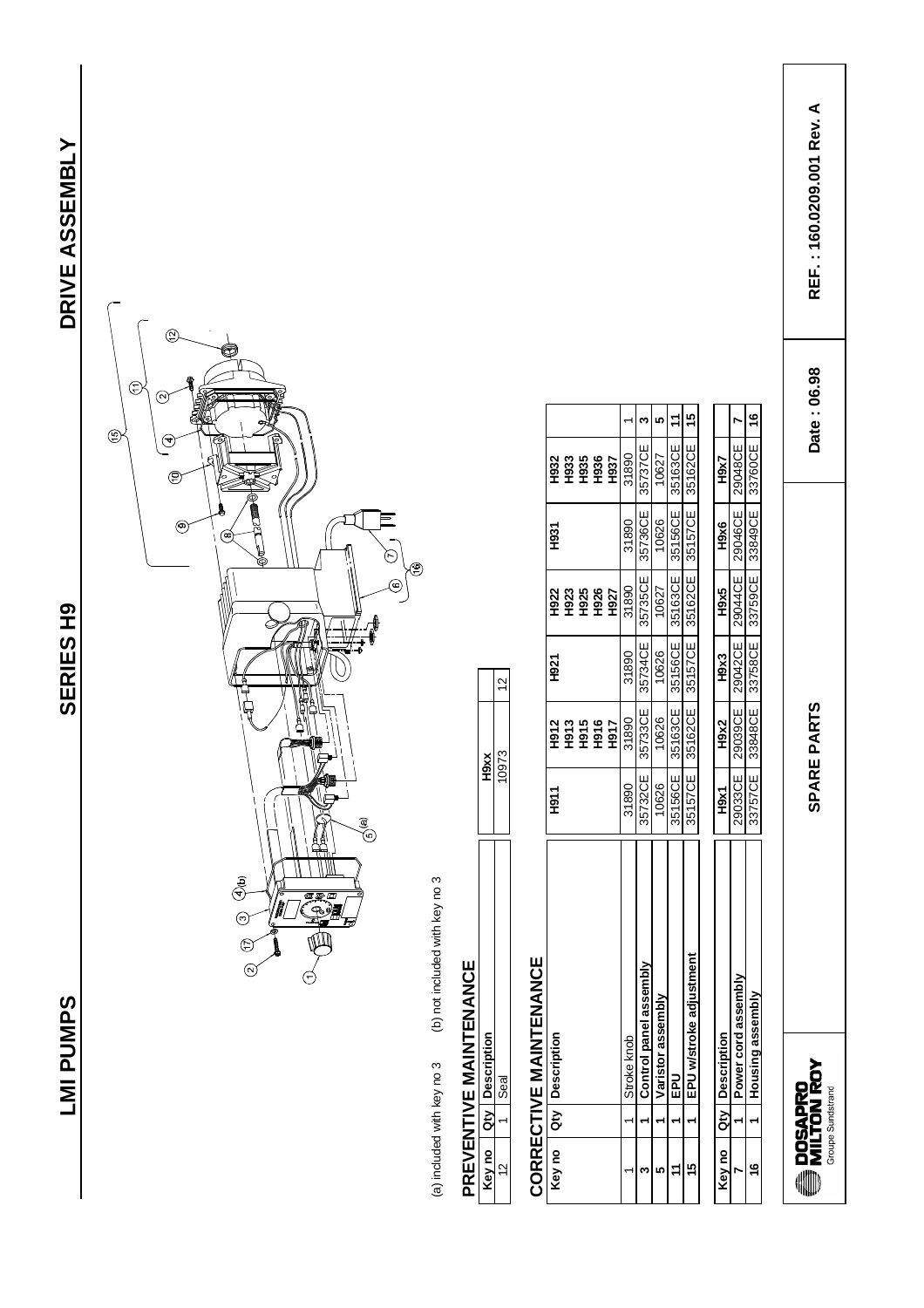

# **INSTRUCTION MANUAL**

FOR INSTALLATION, OPERATING, AND MAINTENANCE.  $C \in$ 

# **LMI ELECTRONIC DOSING PUMPS SERIES H9 Microprocessor programming guide**

This manual should be made available to the person responsible for installation, operating and maintenance.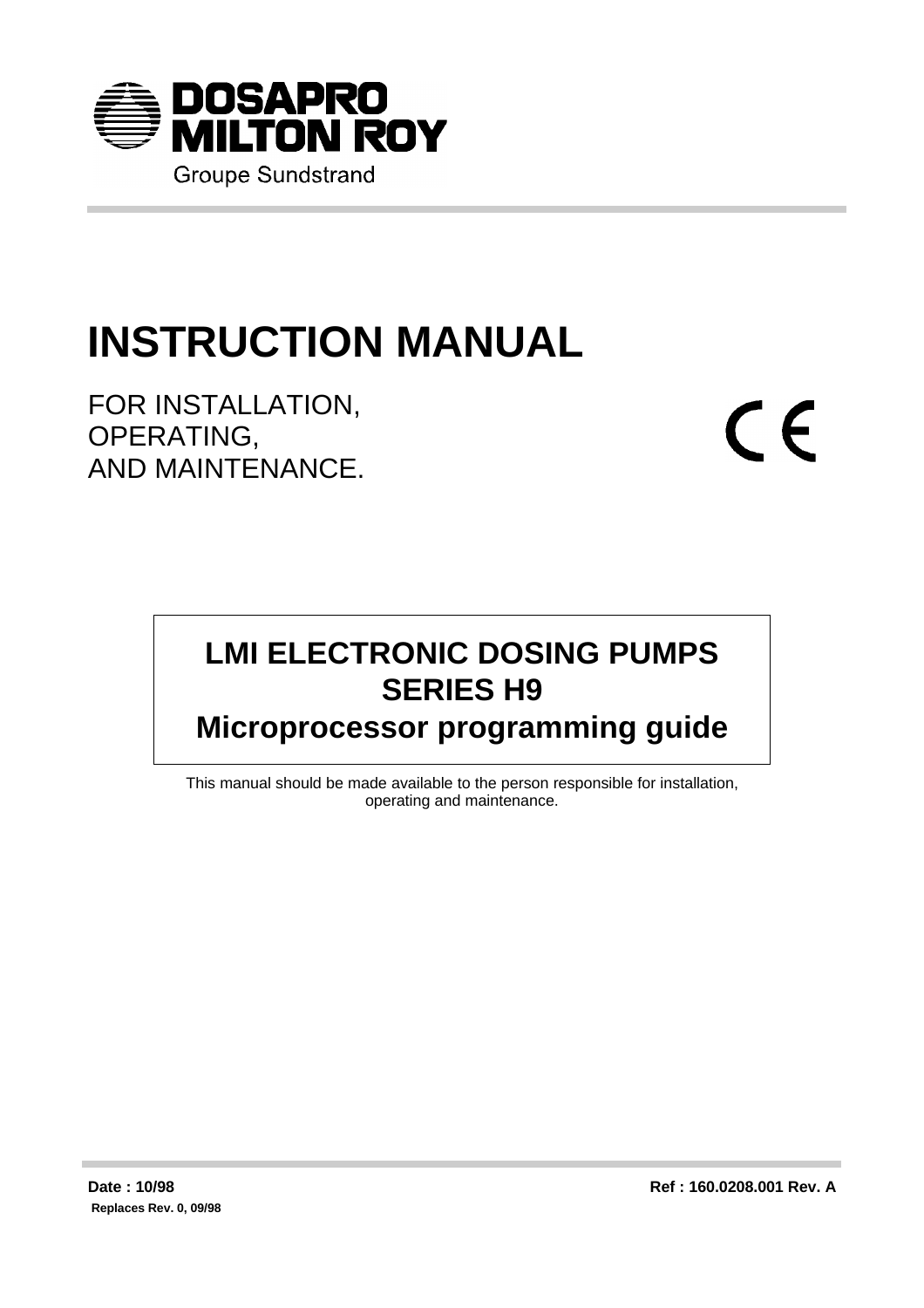# **CONTENTS**

#### **I – DESCRIPTION**

- I 1. Unpacking
- I 2. Description
- I 3. Accessories
- I 4. Precautions

#### **II – INSTALLATION**

- II 1. 4-Pin connector
- II 2. 8-Pin connector (2-conductor cable)
- II 3. 8-Pin connector (8-conductor cable)
- II 4. Low level input

#### **III – START UP**

- III 1. Operation
- III 2. External control modes
- III 3. Advanced features and the setup menu
- III 4. Error messages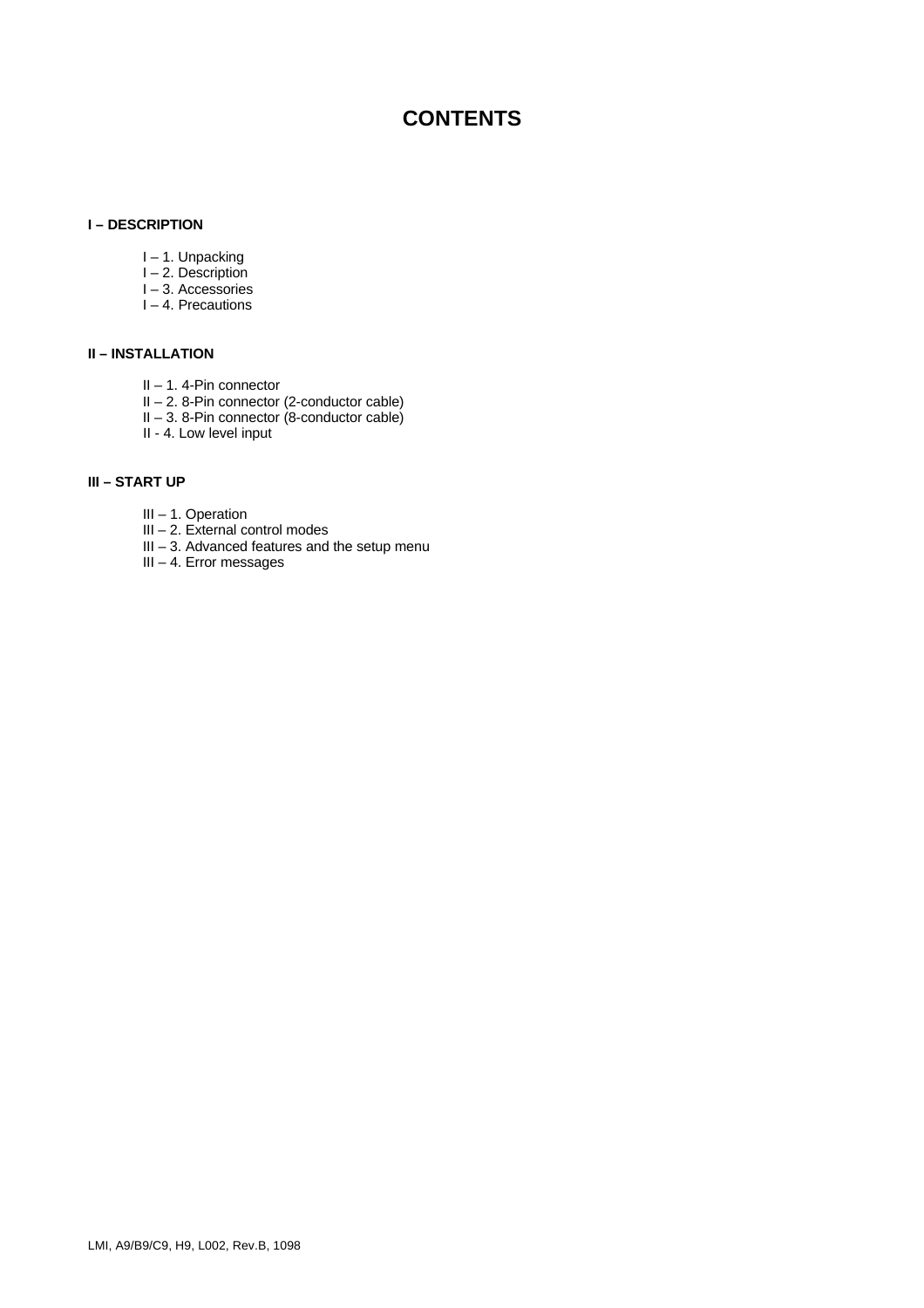# **PART I – DESCRIPTION**

This manual supplement describes programming and operation. It also describe details of the pumps external inputs and outputs and how they are connected.

For complete details on installation, maintenance and troubleshooting, please refer to basic manual.

#### **I – 1. UNPACKING**

With your pump, you will find :

- 4-conductor cable (standard)
- a quick card



#### *DISPLAY/KEYPAD*



## **I - 2 - DESCRIPTION**

The programmable electronic metering pumps offer an extensive range of features, including microprocessor control for accurate and flexible automation in response to instrument signals.

The microprocessor design employs a customized liquid crystal display (LCD) and tactile response keypad.

The « state-of-the-art » surface moiunt electronics are fully encapsulated to ensure protection in its working environment. All external inputs and outputs are optoisolated from the microprocessor.

#### **LCD screen [15]**

The LCD screen is a window in which all values and menu choices are displayed.

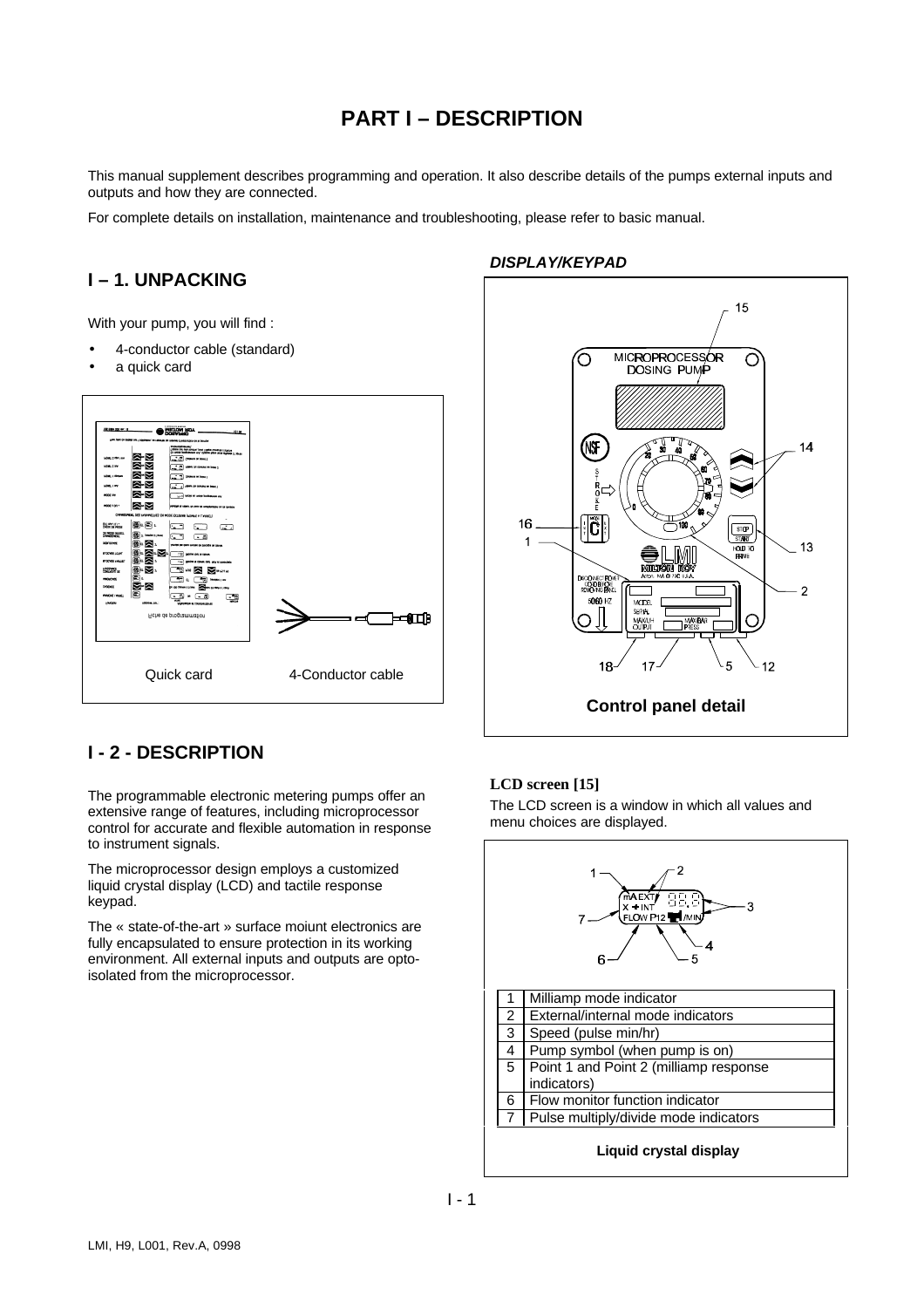#### **Start/stop key [13] {start/stop}**

This key turns the pump on or off.

If the pump is not running, pressing this key will cause the pump to start running. The « pump » symbol appears on the display while the pump is running. Each time the pump strokes, the symbol « pump » clears.

If the pump is running, pressing this key will stop the pump

This key is also used to prime the pump (see basic manual).

#### **Up and down keys [14] {down} {up}**

These keys allow :

- changing the stroke frequency
- altering the pressure level
- activating and deactivating the keypad lock
- programming the divide and multiply values and milliamp response
- accessing the setup menu
- changing certain parameters included in the setup menu

All of these functions are covered in greater detail later in this supplement.

#### **Mode key [16] {INT/EXT}**

This key allow

- changing to or from external or internal mode
- accessing the pressure level and keypad lock menues
- accessing specific advanced features in the setup menu

#### *INPUT AND OUTPUT CONNECTIONS*



#### *FEATURES*

- Stroke frequency adjustment from 0 SPH (strokes per hour) to 100 SPM (strokes per minute).
- Internal (manual) or external mode select.
- Flexible slope adjustable response to mA input signals.
- Divide or multiply (batch) incoming pulses (1 to 999).
- Keypad locking.
- Low-level shutoff with alarm output.
- 6-level pressure control.
- Continuous non-volatile memory (EEPROM) no battery required.
- Remote ON/OFF control.
- Pulse (pacing) output.
- Automatic line voltage compensation and over voltage protection.
- Batch accumulate option.
- Programmable menu for optional features/parameters.
- Integral blowdown controller feature.

# **I - 3. ACCESSORIES**

#### *4-conductor cable*

This cable is used for connecting incoming pulse or pacing signals such of those triggered by a manual switch, reed switch, opto-coupler or by NPN or PNP transistors.

The remote ON/OFF input is also accessed through this cable.

#### *2-conductor cable (option)*

The 2-connector cable which connects to a 8-pin connector, is supplied in option. It is available for pacing in response to a 0 to 20 mA (4-20 mA) instrument signal only.

#### *8-conductor cable (option)*

The optional 8-conductor cable can be used to control stroke frequency in response to a 0 to 20 mA or 4-20 mA instrument signal.

It provides an input for « flow monitoring ».

This cable assembly also provides output signals for pacing (pulse output), alarm (general) and computer alarm.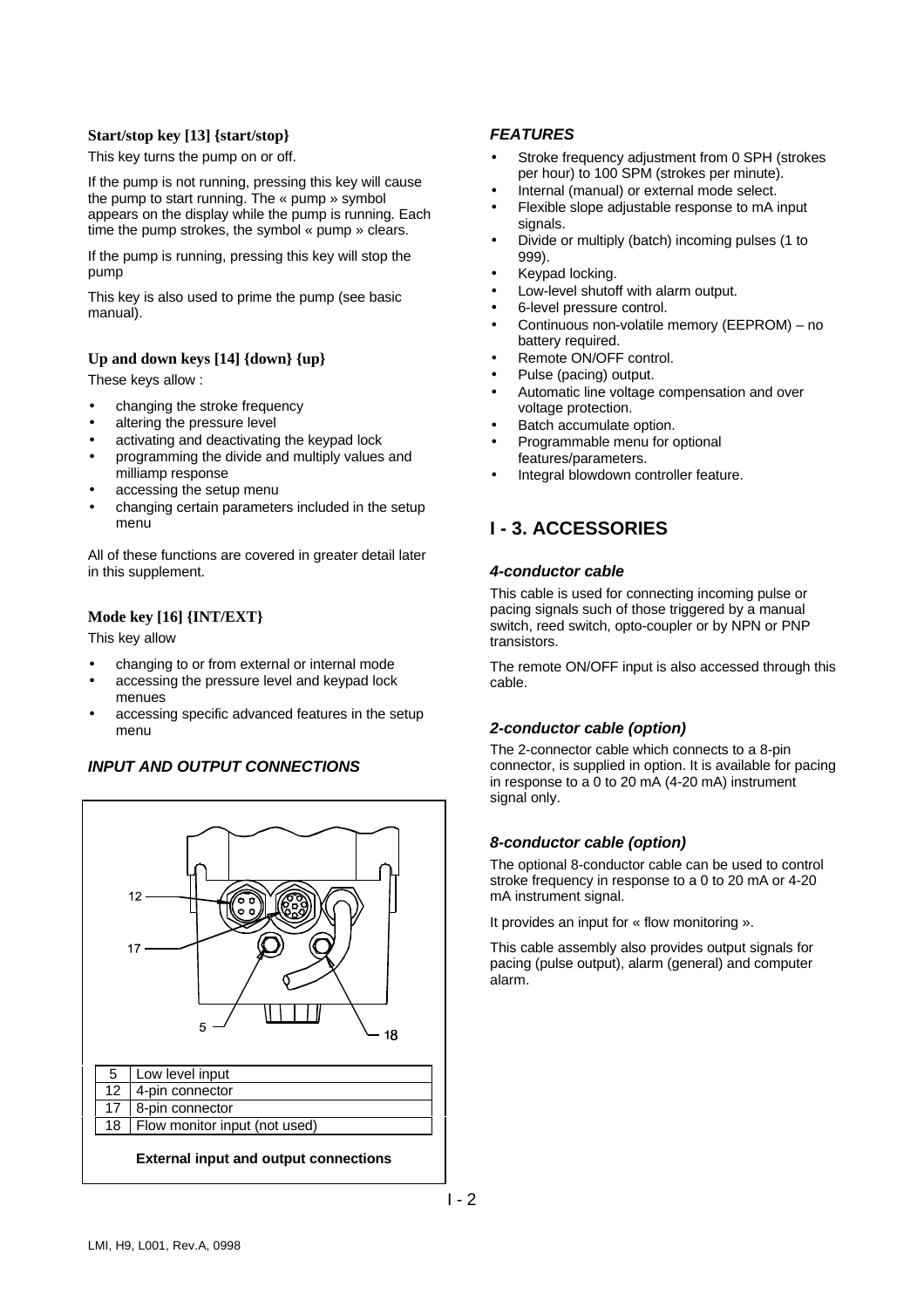

#### *LiquiComm<sup>Ò</sup> computer interface package (option)*

The optional LiquiComm® package may be used to control and monitor up to 32 pumps from a computer over a serial RS485 interface (see drawing). Please contact us for further details.



# **I – 4. PRECAUTIONS**

Please, refer to basic manual.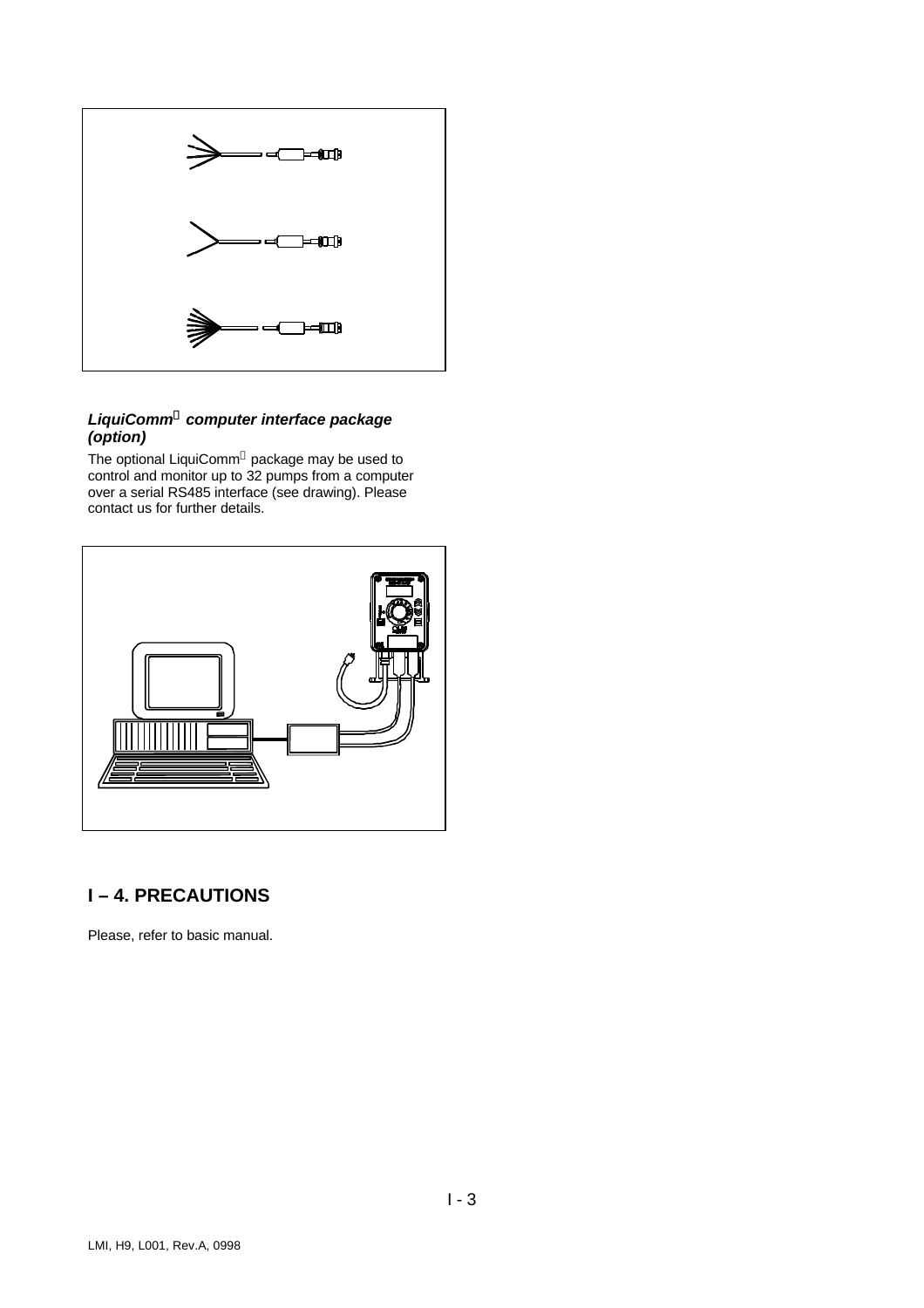# **PART II – INSTALLATION**

Refer to Part II (basic manual) to install the pump.

# **II – 1. 4-PIN CONNECTOR**

#### *Pin out table*

| <b>PIN</b> | <b>WIRE</b>  | <b>SIGNAL</b>                     |
|------------|--------------|-----------------------------------|
|            | White        | $+15$ V output                    |
| 2          | <b>Black</b> | Pacing input                      |
| 3          | Green        | $+15$ V ground                    |
|            | Red          | Remote ON/OFF & computer<br>input |

#### *Methods of triggering*



Note :

Switch or transistor must be capable of switching 2 mA at 15 VDC. When in divide mode, the switch must close then open to trigger.

Minimum time in low impedance state (i.e. switch closed) is 60 mSec. By default.

Setup menu item 6 sets this value in multiples of 4 mSec. Example : Default =  $4 \times 15 = 60$  mSec.

#### *Remote On/Off*

(Opto\_isolated input)

Switching this line to ground starts the pump. Releasing this line, stops the pump. The {START/STOP} key will always override the Remote Start/Stop.



Note :

Switch must be capable of switching 2 mA at + 15VDC.

Minimum time in low impedance state (i.e. switch closed) is approximately one (1) second.

#### **II – 2. 8-PIN CONNECTOR (2-conductor cable)**

Optional equipment

#### *Pin out table*

| <b>PIN</b> | <b>WIRE</b>  | <b>SIGNAL</b> |
|------------|--------------|---------------|
| $1 - 2$    |              | Not used      |
| 3          | White        | + 4-20 mA     |
|            | <b>Black</b> | - 4-20 mA     |
| $5 - 8$    |              | Not used      |

#### *Milliamp input cable*

Pin  $3 : + 0$  à 20 mA

Pin 4 : - 0 à 20 mA

This is a reverse polarity protected with a 22 ohms impedance, a resolution or 0.1 mA and an accuracy of  $\pm$ 0,2 mA typically.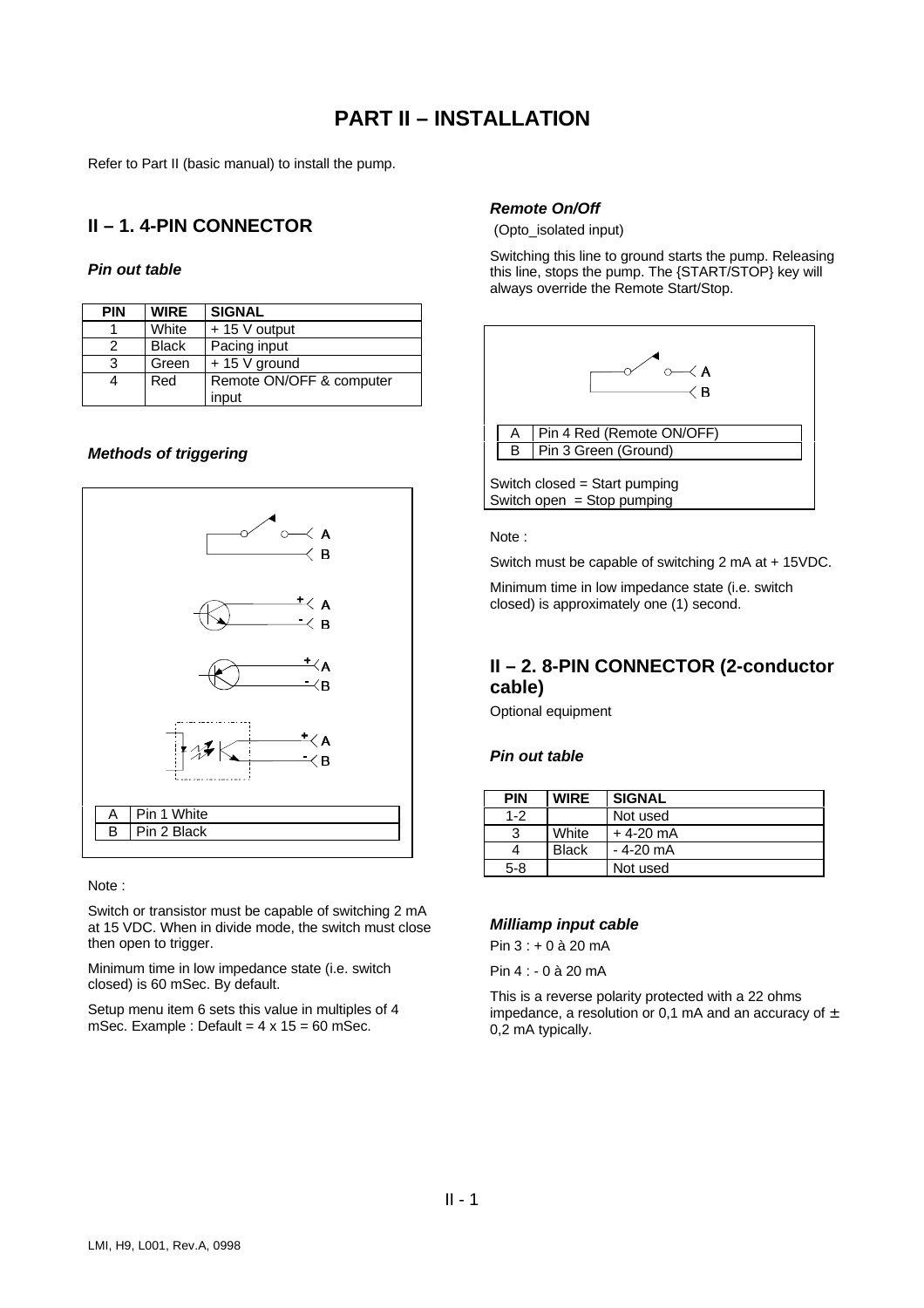# **II – 3. 8-PIN CONNECTOR (8-conductor cable)**

Optional equipment

#### *Pin out table*

| <b>PIN</b> | <b>WIRE</b>  | <b>SIGNAL</b>               |
|------------|--------------|-----------------------------|
| 1          | Red          | $+15$ V output              |
| 2          | <b>Black</b> | $+ 15 V$ ground             |
| 3          | Violet       | + 0-20 ou 4-20 mA (+) Input |
| 4          | Green        | - 0-20 ou 4-20 mA (-) Input |
| 5          | Orange       | Pulse output                |
| 6          | Yellow       | Alarm output                |
| 7          | <b>Brown</b> | Flow input                  |
| 8          | Blue         | Computer alarm output &     |
|            |              | computer output             |

#### *Milliamp input cable*

Pin 3 : + 0 à 20 mA

Pin 4 : - 0 à 20 mA

This is a reverse polarity protected with a 22 ohms impedance, a resolution or 0,1 mA and an accuracy of  $\pm$ 0,2 mA typically.

#### *15 V output*

The + 15 V output (pin 1, red) is regulated and capable of delivering 30 mA current.

#### *Alarm output*

This is an opto-isolated open collector Darlington pair capable of switching 25 mA at  $+$  24 VDC to within 1 V if ground typically.



The output pair turns ON when an alarm condition occurs (i.e. low level) and remains ON until the alarm condition is cleared.

Application : relay switching



#### *Computer alarm output*

This is an opto isolated, open collector output capable of switching 2 mA at + 24 VDC to within 0,4 V of ground typically.



This output tracks the alarm output (i.e. the conditions for activating and de-activating this output are the same as for the alarm output).

This output may be used to directly switch small loads such as computer inpputs and low current LEDs. It may also be used to initiate switching of larger loads if suitable buffer circuitry is provided.

Application : Low current LED switching

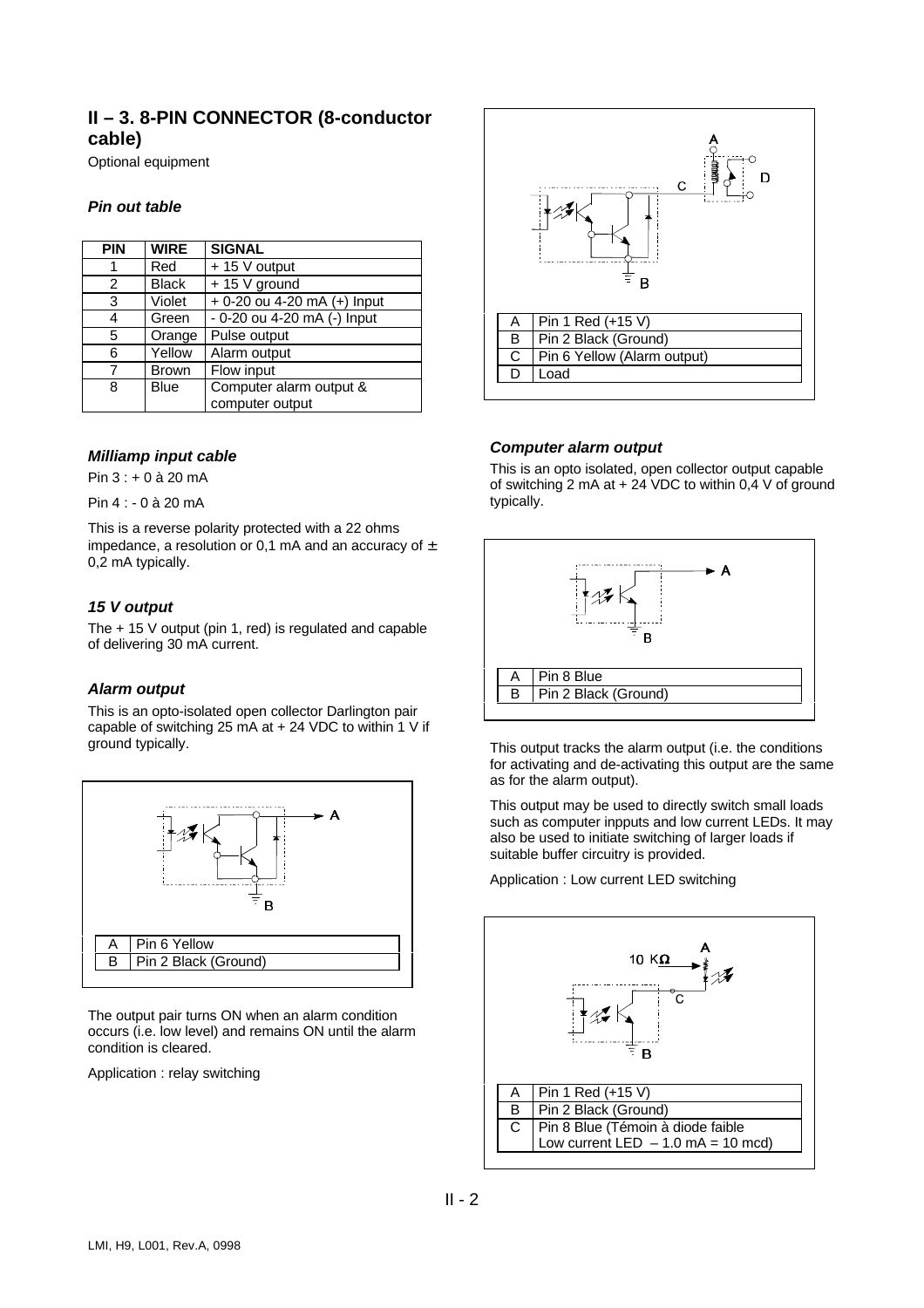#### *Pacing output (opto-isolated output)*



The output transistor turns ON at the start of a stroke and remains ON for approximately 100 mSec.

#### **II – 4. LOW LEVEL INPUT**

Opening the float switch (i.e. breaking the line from ground) stops the pump and activates the alarm outpput.



Note :

Switch or transistor must be capable of switching 2 mA at 15 VDC. When in divide mode, the switch must close then open to trigger.

Minimum time in low impedance state (i.e. switch closed) is approximately 1 second (refer also Chapter III – 1. Section Low level Switch).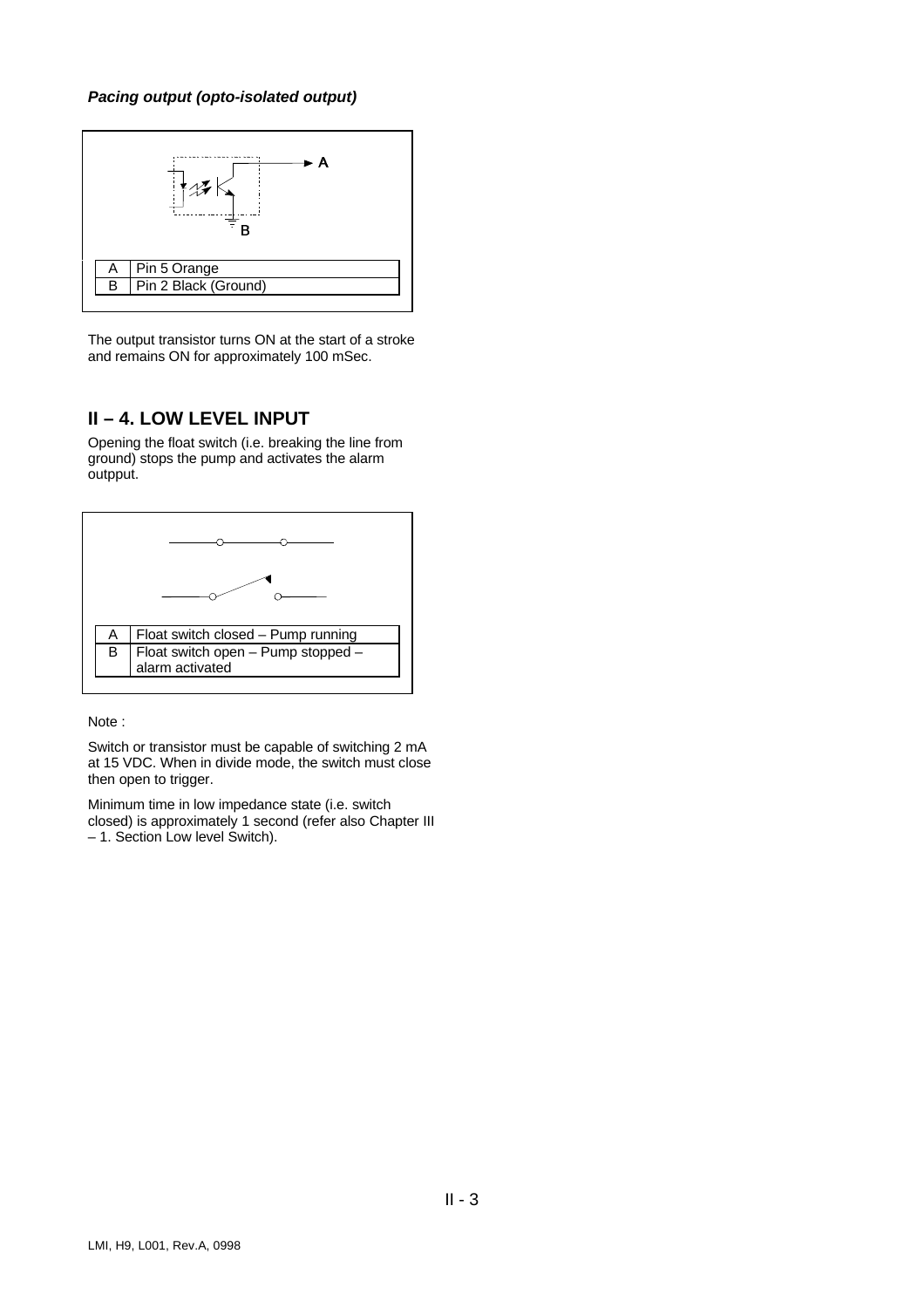# **PART III – START UP**

Refer to Part III (basic manual) to start up the pump.

These pumps feature EEPROM nonvolatile memory. The pump will always power up in the last used mode.

When shipped from the factory the pump will power up

- In the « internal » (manual) mode,
- With the pump off,
- And a speed setting of 100 SPM.

Note :

If the power to the pump is cut less than 15 seconds after the last programmed values have been set, the latest changes will not be stored in nonvolatile memory. Allow at least 15 seconds before disconnecting from power to ensure that the latest changes are stored.

## **III – 1. OPERATION**

#### *Pump START/STOP*

When the pump is OFF, the LCD screen will alternate between [INT OFF] and [INT 100] every 16 seconds.

Press the {START/STOP} key to start pump. The symbol « pump » appears on the LCD. Each time the pump strokes, the symbo « pump » disapperas. Press the {START/STOP} key again to stop the pump.

#### Note :

 « INT » signifies that the pump is in the « internal » (manual) mode.



#### *Speed*

The speed may be changed with the pump ON or OFF. To increase or decrease the speed, press or hold the {UP} or {DOWN} key. The range runs from 0 SPH to 100 SPM. While normally the speed will be set in SPM, if settings of SPH are desired, hold the {DOWN} key until the display reads 0, then continue to hold it for an additional three (3) seconds. The display will then show H60, which is 60 SPH. The speed can be further reduced to 0 SPH with the {DOWN} key.

Example :



#### *Pressure level control*

The maximum pressure rating of your pump can be adjusted to reduce pulsation shock in your discharge line. The pumps have a 6-point pressure control scale. The minimum setting is 0 and the maximum is 5.

To access the pressure setting, press the {INT/EXT} key and {UP} key at the same time and hold for two (2) seconds. The current pressure setting may be altered using the {UP} and {DOWN} keys.

The pressure may be changed with the pump ON or OFF and in either internal or external mode.



#### *Keypad lock*

The pump has two (2) lock modes to prevent casual tampering.

The small « loc » de-activates all key functions except START/STOP and PRIME.

To activate this « loc » mode, press the {INT/EXT} key and {DOWN} key at ythe same time and hold for two (2) seconds. The LCD will read [loc] for five (5) seconds and then return to the previous display. This display [loc] re-appears when any key except the {START/STOP} key is pressed.

The large « LOC » disables all keypad entries, including START/STOP.

Activate this by pressing the Mode, Down, and Up keys at the same time and holding for two (2) seconds. The LCD will read [LOC] for five (5) seconds and then return to the previous display. This display [LOC] re-appears whenever any key is pressed.

To de-activate either lock mode, press the {INT/EXT} key and {DOWN} key at the same time, and hold for two (2) seconds.

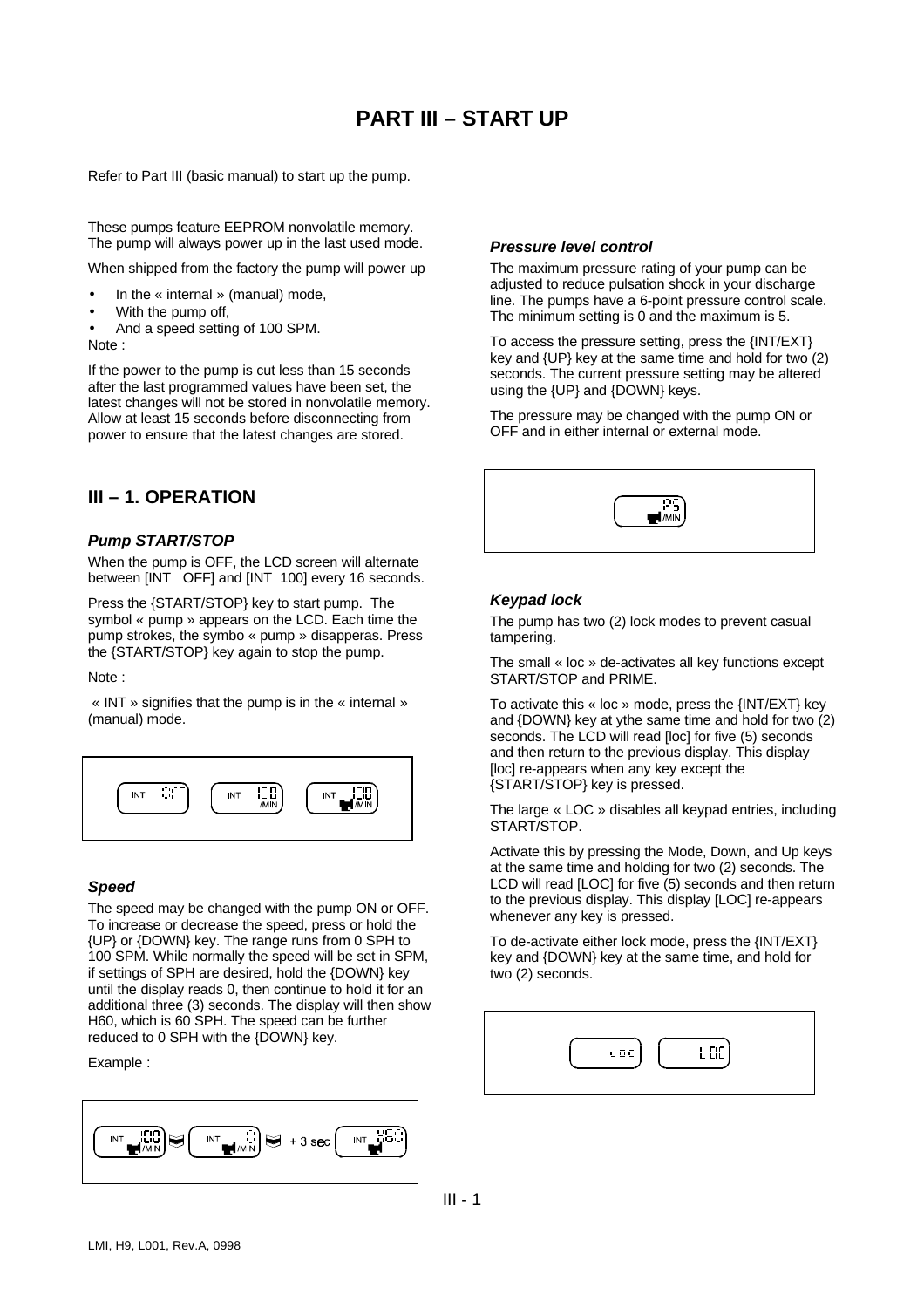#### *Low-level switch*

When the Low-level switch is fitted to the pump and a fault condition exists, the « E1 » error code will flash on the LCD screen.

When a fault condition exists, the pump is stopped and the alarm and computer alarm lines are activated to allow remote monitoring. After clearing the fault (by filling the tank), the pump will automatically restart.

For more information on the Low-level swich, see the specific documentation.



#### **III – 2. EXTERNAL CONTROL MODES**

To access to pulse divide, pulse multiply or milliamp response, the pump must be changed from Internal (manual) mode to External mode.

To do this, first be sure the pump is stopped. Press the {INT/EXT} key and hold it for three (3) seconds. The LCD screen displays the last External mode that was programmed. If this is the first time the pump has been put in External mode, the factory default will be displayed on the LCD screen. The factory default mode is « External Pulse Divide » with a divide value of one (1). The display will alternate between SPM and OFF.

#### *External mode select*

(pulse divide, pulse multiply, and mA response)

Any of three external modes may be selected when the pump is stopped by pressing and holding the {INT/EXT} key and {START/STOP} key for five (5) seconds, then releasing. Pressing and releasing these keys brings you to Pulse multiply mode. In this mode, the LCD screen alternates between the pulse multiply value and OFF.

Pressing and releasing these keys one morre time brings you to the third external mode, mA response. In this mode, the LCD screen alternates between SPM and the mA value.

| mA EXT<br>- 17<br>EXT<br>v<br>۰.<br>/MIN |
|------------------------------------------|
|------------------------------------------|

#### *Summary of external mode select*



#### *Programming the pulse divide value*

Be sure the pump is off.

Select pulse divide mode (see above).

The divide value is altered by using tje {UP} and {DOWN} keys. The valid range for the divide value runs from 1 to 999. With the pump running in the divide mode, the speed in SPM is calculated based on the rate of incoming pulses and the divide value.

Note :

If the calculated speed is less than one (1) SPM, the LCD screen will display 0 SPM.

If the calculated speed is greater than 100 SPM, the « E3 » error code will be displayed periodically until the fault condition is corrected. This error does not activate the alarm outputs or stop the pump.



#### *Programming the pulse multiply (batch) value*

Be sure the pump is off.

Select pulse multiply mode (see above).

The multiply value is altered by using the {UP} and {DOWN} keys. The valid range for the multiply value runs from 1 to 999.

When the pump is on, a single external pulse will initaite a batch of pump strokes. The number of remaining pulses are displayed on the LCD screen. When 0 is reached, the display resets to the multiply value. The pump is now ready for another pulse input.

If a pulse is received before the countdown to 0 is complete, the « E4 » error code is displayed, and the pump batch count resets to the programmed multioply value. The countdown continues, the « E4 » error code will be displayed intermittently until the fault is corrected. The strokes that remained from the first batch are not accounted for.

To clear the fault display, the pump must be stopped and restarted.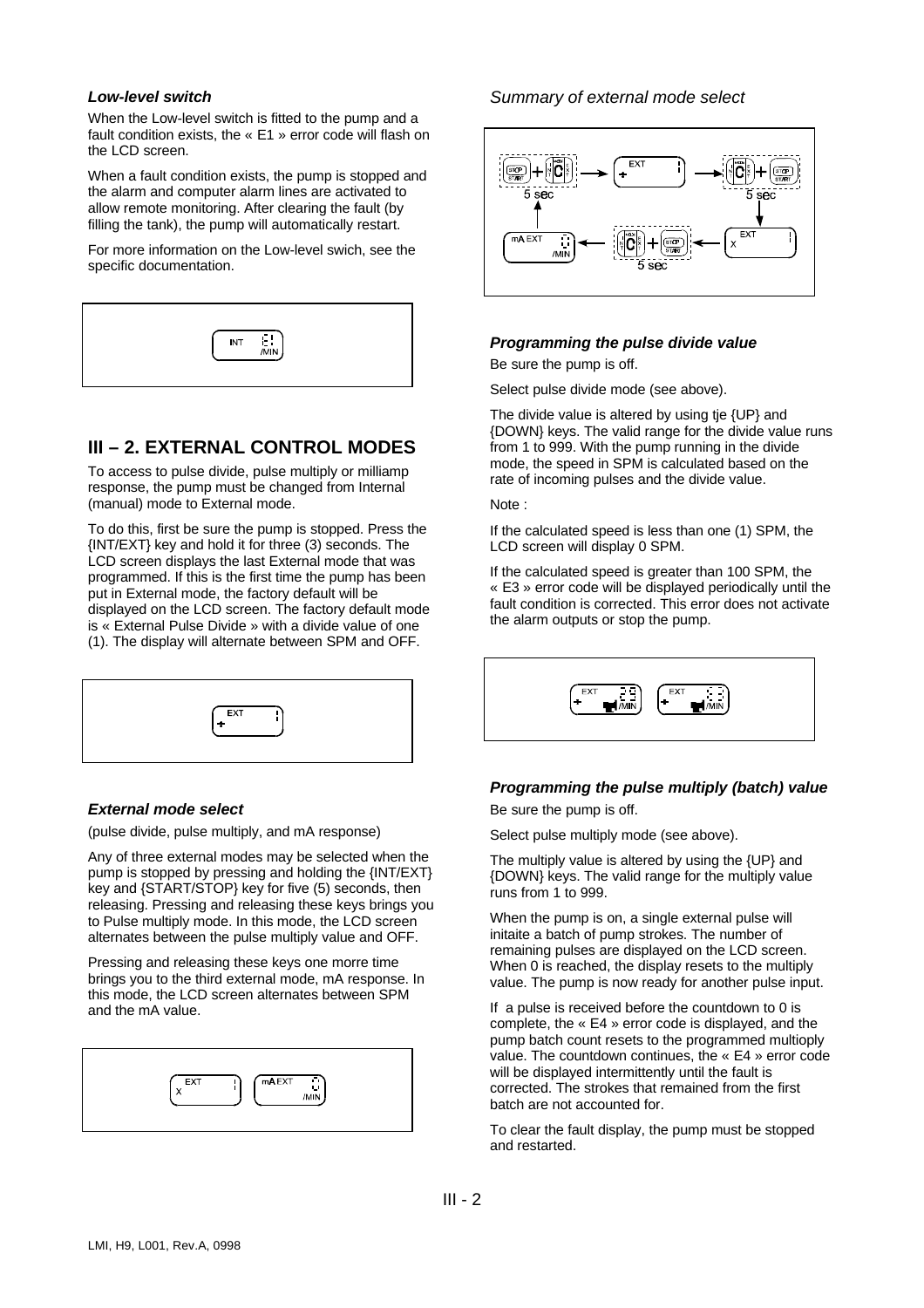#### Note :

To allow true flow proportioning, the speed in the multiply mode is equal to the speed set in the internal (manual) mode.



#### **Batch accumulate**

The batch accumulate function allows you to opt to have any extra input pulses received in the multiply mode accumultate up to a maximum batch of 999. If batch accumulate is enabled and a pulse is received during the countdown, the programmed multiply value will be added to the current displayed value. Pulses causing the maximum batch of 999 to be exceeded will result in an « E4 » error message. When batch accumulate is enabled, the LCD screen alternates between the current multiply value and « ACC ». The batch accumulate function is activated in the set menu (see Chapter III-3.).



#### *Programming the mA response*

The pump accepts a 0-20 mA or a 4-20 mA signal directly. The response to this signal is fully programmable. In the mA mode, the pump speed is determined by the programmed response curve, as defined by points « P1 » and « P2 ». The factory default set balues for P1 and P2 are (4 mA, 0 SPM) and (20 mA, 100 SPM). This is illustrated below.



While in the mA mode, the pump speed and the mA value are displayed alternately every four (4) seconds while the pump is running.



*Programming points « P1 » and « P2 »* Check that the speed scale corresponds to the desired response (SPM or SPH), refer to Chapter III – Operation, Section Speed. To alter the speed scale, select internal mode.

Return to the external mode.

Be sure the pump is off.

Select the external mA mode (see abobe).

Pressing the {DOWN] key or {UP} key will change the display to [pro]. After five (5) seconds, the display will show the mA value for P1. This value may be altered by using the {Up} key or {DOWN} key within five (5) seconds. Five seconds following the last key press, the stroke rate for P1 will be displayed. This value may be altered within five (5) seconds using the {UP} or {DOWN} key.

Five (5) seconds after the last key press, the mA value for « P2 » will be displayed. Edit as described above. Likewise, five (5) seocnds after the last keypress, the stroke rate for « P2 » is displayed and may be altered as above.

The below drawing corresponds to a signal 6-18 mA and strokes from 80 to 10 SPM.



If the mA input goes below the value programmed for « P1 » or above the « P2 » value, the response will « plateau », as indicated by the dotted lines in the above drawing.

Note :

The valid input range is from 0,5 to 21 mA. Below 0,5 mAn tge oylo wukk be iff. Above 21 mA, the « E5 » error code will be displayed intermittently.

When programming strokes per hour, the maximum rate is 60.

P1 and P2 must both be SPM or both SMH.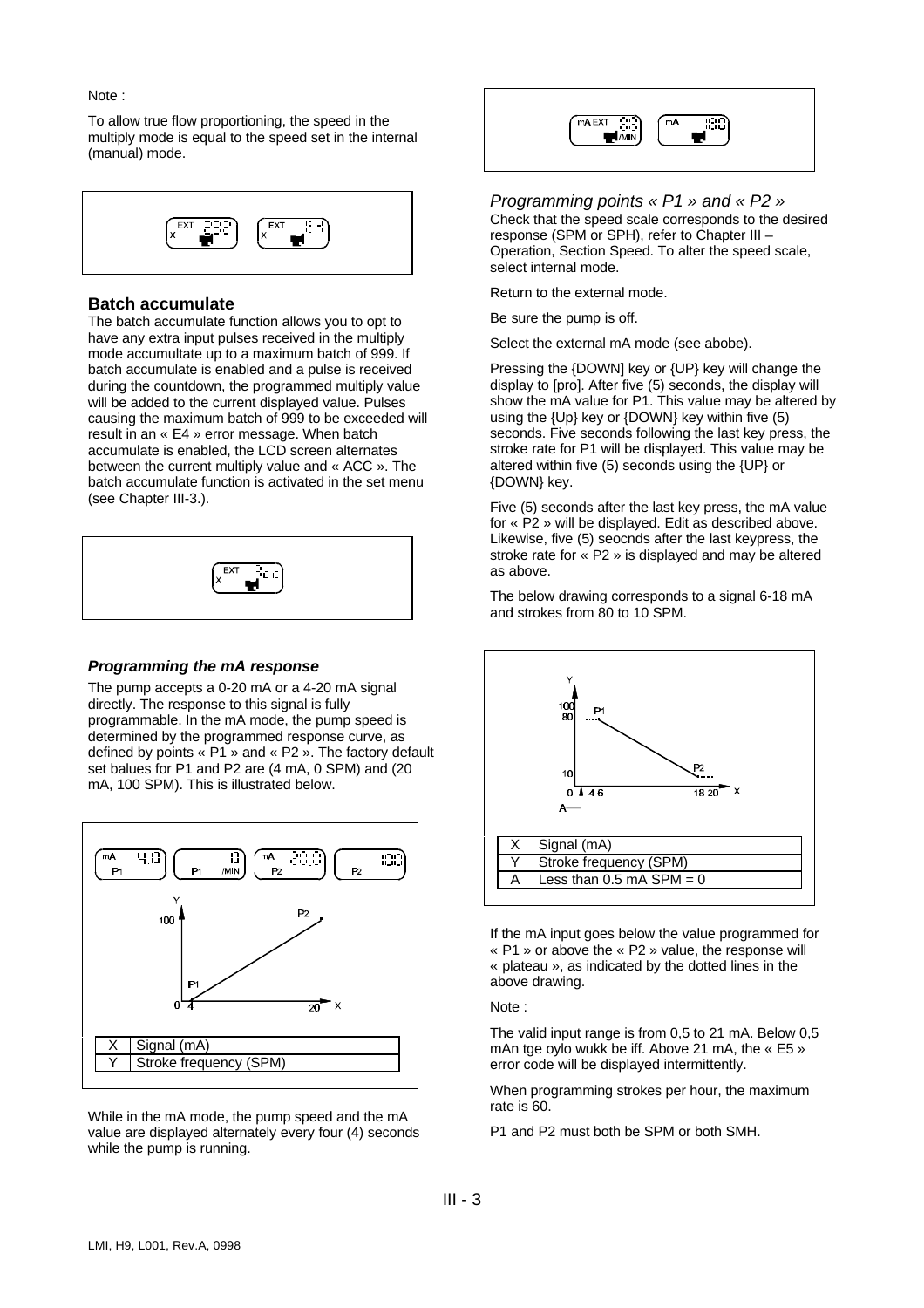

# **III – 3. ADVANCED FEATURES AND THE SETUP MENU**

Advanced features such as « batch accumulate », « computer interfacing », « automatic voltage compensation » and « integral blowdown » may be selected and altered in the setup menu. The following configuration chart describes each menu item, its description, and available settings.

| Menu<br>item   | <b>Description/function</b>                                   | setting                       | <b>Notes</b>                                                                                                                                                     |
|----------------|---------------------------------------------------------------|-------------------------------|------------------------------------------------------------------------------------------------------------------------------------------------------------------|
|                | Software revision                                             | Read only                     |                                                                                                                                                                  |
| 1              | Batch accumulate                                              | $0 =$ disable<br>$1 =$ enable | Applies to external multiply mode                                                                                                                                |
| 2              | Computer communication                                        | $0 =$ disable<br>$1 =$ enable | Allows computer interfacer to be established with<br>LiquiComm <sup>®</sup> software.<br>Remote Start/Stop and computer alarm lines are<br>used in communication |
| 3              | Automatic voltage<br>compensation                             | $0 =$ disable<br>$1 =$ enable | Becomes active two (2) minutes after power up.                                                                                                                   |
| 4              | Flow monitoring                                               | $0 =$ disable<br>$1 =$ enable | Not used on H9. Do not enable.                                                                                                                                   |
| 5              | Flow monitoring<br>Pulse detection<br>Pulse detection setting | 1 to 255                      | No action.                                                                                                                                                       |
| 6              | Input pulse width                                             | $0 - 15$                      | Allows pulse widths of 1 to 60 mSec to be set.<br>Setting of 0 gives a debounce time of approximately<br>1 msec. Each unit corresponds to 4 mSec.                |
| $\overline{7}$ | Integral blowdown                                             | $0 =$ disable<br>$1 =$ enable | Allows activation of the integral blowdown feature.                                                                                                              |
| 8              | Integral blowdown<br>solenoid ON time<br>(seconds)            | 0 to 255                      | Set solenoid ON time in seconds.                                                                                                                                 |
| 9              | Integral blowdown pump<br>ON time (seconds)                   | 0 to 255                      | Set pump ON time in seconds.                                                                                                                                     |

#### Note :

If the power to the pump is cut less than 15 seconds after the last programmed values have been set, the latest changes will not be stored in nonvolatile memory. Allow at least 15 seconds before disconnecting from power to ensure that the latest changes are stored.

#### *Accessing the setup menu*

Ensure that the pump is OFF and in the internal mode.

Using the {UP} key, bring the stroke rate to 100 SPM. At this point, keep the {UP} key pressed for five (5) seconds. The LCD screen then displays the current software revision, indicating that you have entered the menu mode. Press the {INT/EXT} key to enable or disable menu functions and program values.

To exit the menu mode, press the {START/STOP} key or press no keys for 13 seconds.



#### *Menu item 1 : Batch accumulate Enable/Disable*

Batch accumulate may be enabled (1) or disabled (0). Use {UP} or {DOWN} key to change the selection.

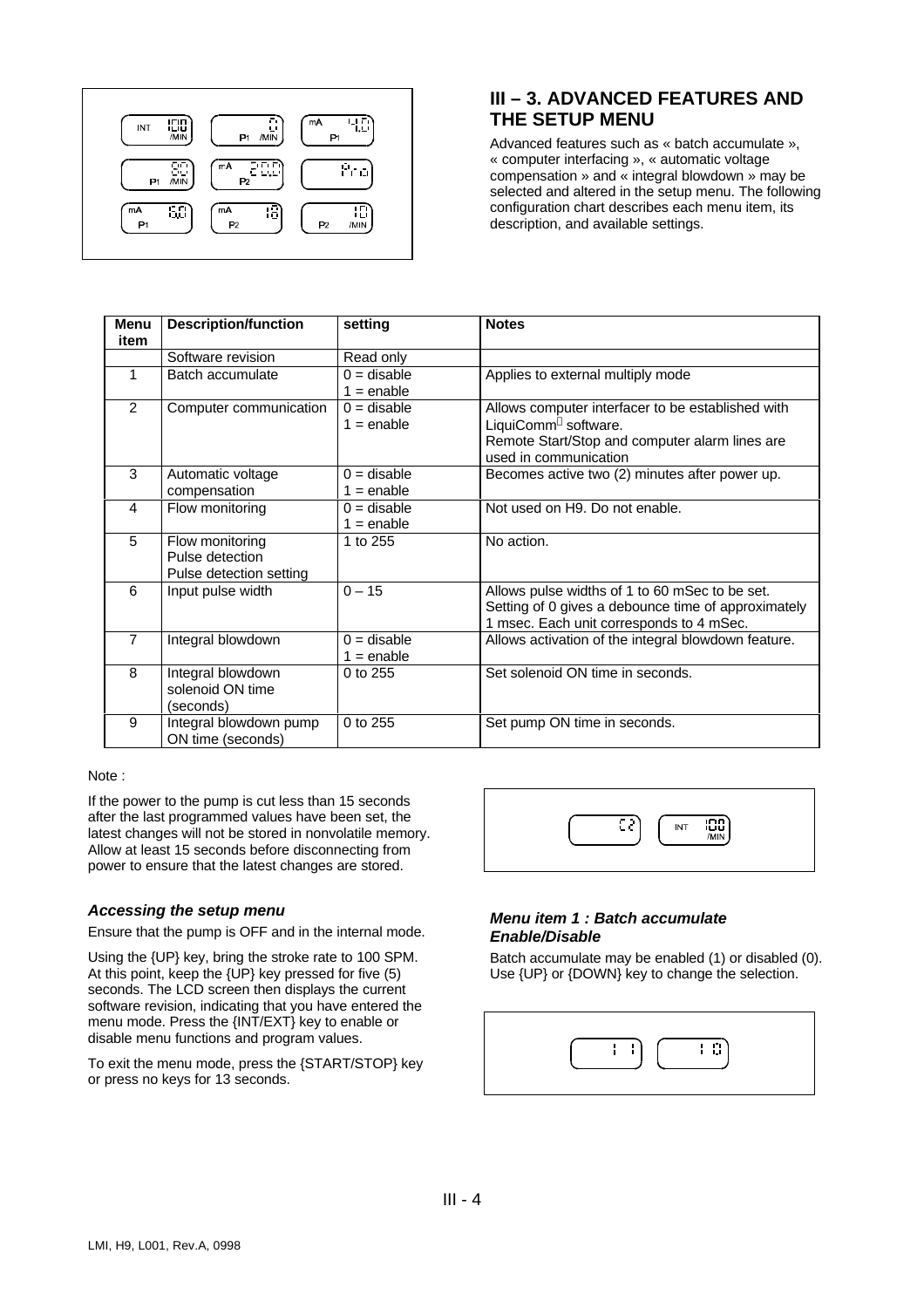#### *Menu item 2 : Computer communication*

Press the mode key to get to menu item 2, computer communication.

Setting the value to one (1) enables computer communication using the LiquiComm<sup>®</sup> interface box and software.



Note :

When Computer communication is enabled, the remote start/stop and computer alarm lines are deactivated and used for the computer communication link.

#### *Menu item 3 : Automatic voltage compensation*

Menu item 3 enables (1) or disables (0) automtic voltage compensation. This unique feature allows a constant power level to be delivered to the EPU of the pump, even when the voltage of the external power source is fluctuating. This results in smooth pump output in spite of fluctuating voltage and prevents overheating.

Note :

Automatic voltage compensation becomes active two minutes after power up.

#### *Menu items 4 and 5 : Flow monitoring*

This function is not used on H9 Series. Disable menu item 4.

#### *Menu item 6 : Input signal pulse width (debounce)*

Menu item 6 determines the « debounce » period (pulse width) to be applied to incoming pulse (pacing) signals. The default value is 15, which corresponds to a debounce value of 60 mSec. Each unit corresponds to apporximately 4 mSec. This means that in order to be recognized, an input signal must be at least 60 mSec in duration.This setting may need to be reduced from its maximum setting for high frequency input pulse signals such as those from Hall effect flowmeter.



#### *Menu items 7, 8 and 9 : Activate the integral blowdown feature*

These menu items will require additional accessories and customer supplied components.

This integral blowdown feature provides cooling tower control when used in conjunction with a pulse output type flowmeter (batch mode) or 4-20 mA signal (milliamp mode).

These signals can then be input into the pump to provide activation of both the pump and a customer supplied solenoid valve.

Note :

The Relay pack must be ordered separately to provide power to the customer supplied solenoid.

#### **Batch mode :**

Programming menu,

Menu item 1 Batch accumulate select :  $0 = (distance)$  or  $1 = (enable)$ 

Menu item 7 Integral blow down : select  $1 = (enable)$ 

Menu item 8 Soleloid ON time : select 0 to 255 (seconds)

Select « INT » mode and set the manual strokes per minute.

Select « EXT X » (multiply) mode (batch mode) and program stroke count.

On receipt of a pulse from the flowmeter, the soleloid valve is opened. The soleloid remains open for the length of time programmed in menu item 8.

If another flowmeter pulse is received before the above is completed the solenoid ON time is extended by the time programmed in menu item 8

#### **Milliamp Mode**

Programming menu,

Menu item 7 Integral blowdown : select 1= (enable)

Menu item 8 Solenoid ON time : select 0 to 255 (seconds)

Menu item 9 Pump ON time : select 0 to 255 (seconds) secondes)

Select EXT mA mode (milliamp mode) and program the mA response (point P1 and point P2).

The pump strokes at a rate determined by the mA input signal for te length of time determined by Menu item 9. The solenoid remains open for the length of time programmed in menu item 8 of the menu.

The cycle time for this operation is determined by the longer of solenoid ON time or the pump ON time.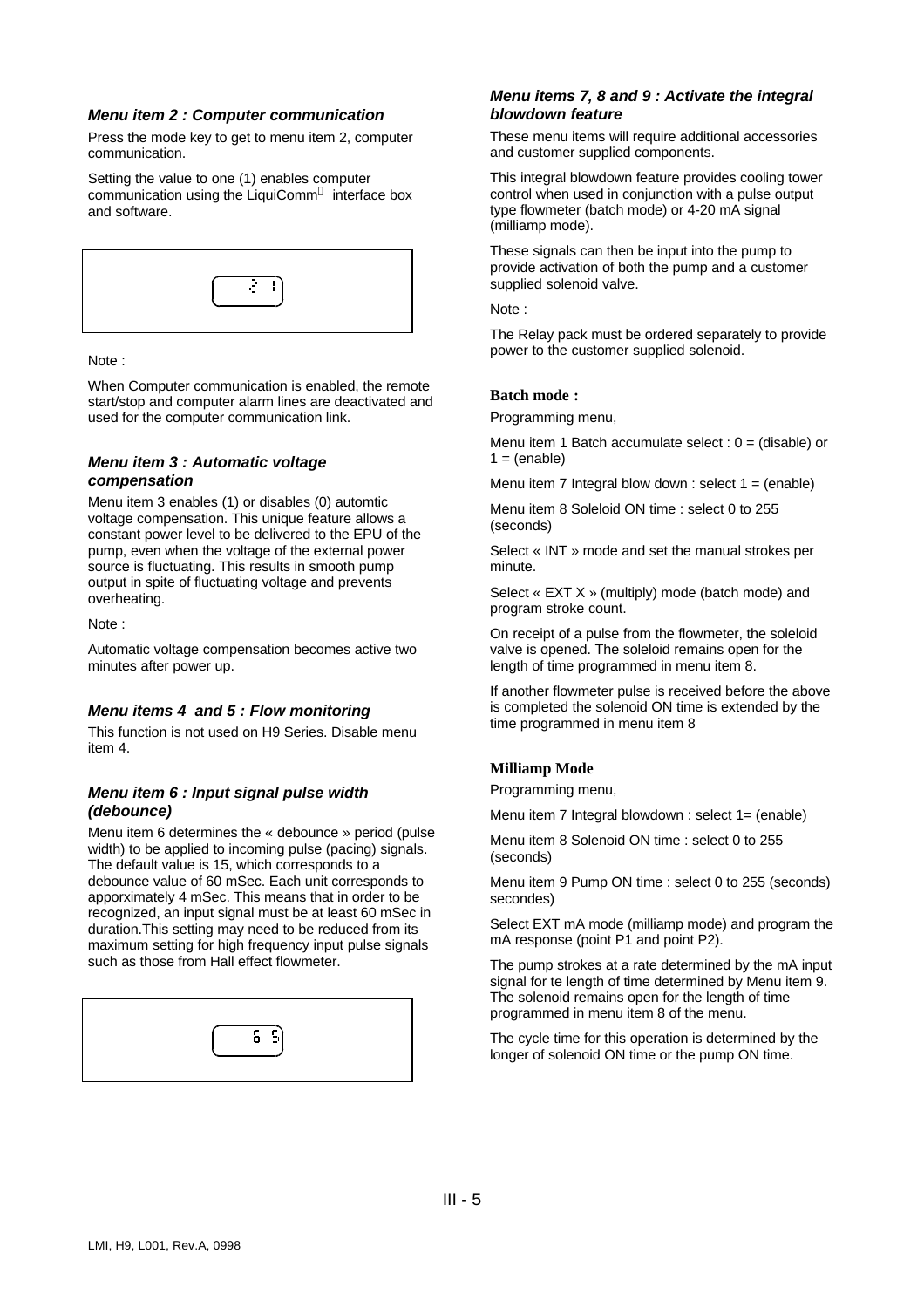# **III – 4. ERROR MESSAGES**

#### *« E1 »*

This message is caused by a low-level fault with a lowlevel switch connected to the pump.

The pump is stopped and the alarm outputs are activated. This operates in all Internal or External modes.

The pump automatically restarts when the fault is cleared.

#### *« E2 »*

This message indicates flow control (menu item 4) was accidentally enabled.

The pump is stopped and the alarm outputs are activated.

Disable menu item 4 (cannot be used on H9 Series).

#### *« E3 »*

This message is displayed in the External mode if the stroke rate exceeds 100 SPM.

The pump is not stopped and no alarm outputs are activated with this fault.

To stop E3 flashing, clear the fault condition, then stop and restart the pump.

#### *« E4 »*

This message is displayed in the External X (batch) mode in two situations :

- 1. If « batch accumulate » is disabled and a pulse signal is received while the pump is counting down. The pump is not stopped, and the alarms are not activated. To clear the E4 message, the pump must be stopped and restarted.
- 2. If « batch accumulate » is enabled and the cumulative batch value exceeds 999, E4 will be displayed. The E4 message can only be cleared if the pump is stopped and restarted.

#### *« E5 »*

This message is displayed in the mA External mode if the mA input value exceeds 21,0 mA, whether the pump is running or stopped.

The alarms are not activated.

Once the mA signal goes below 21,0 mA, the E5 error message is cleared.

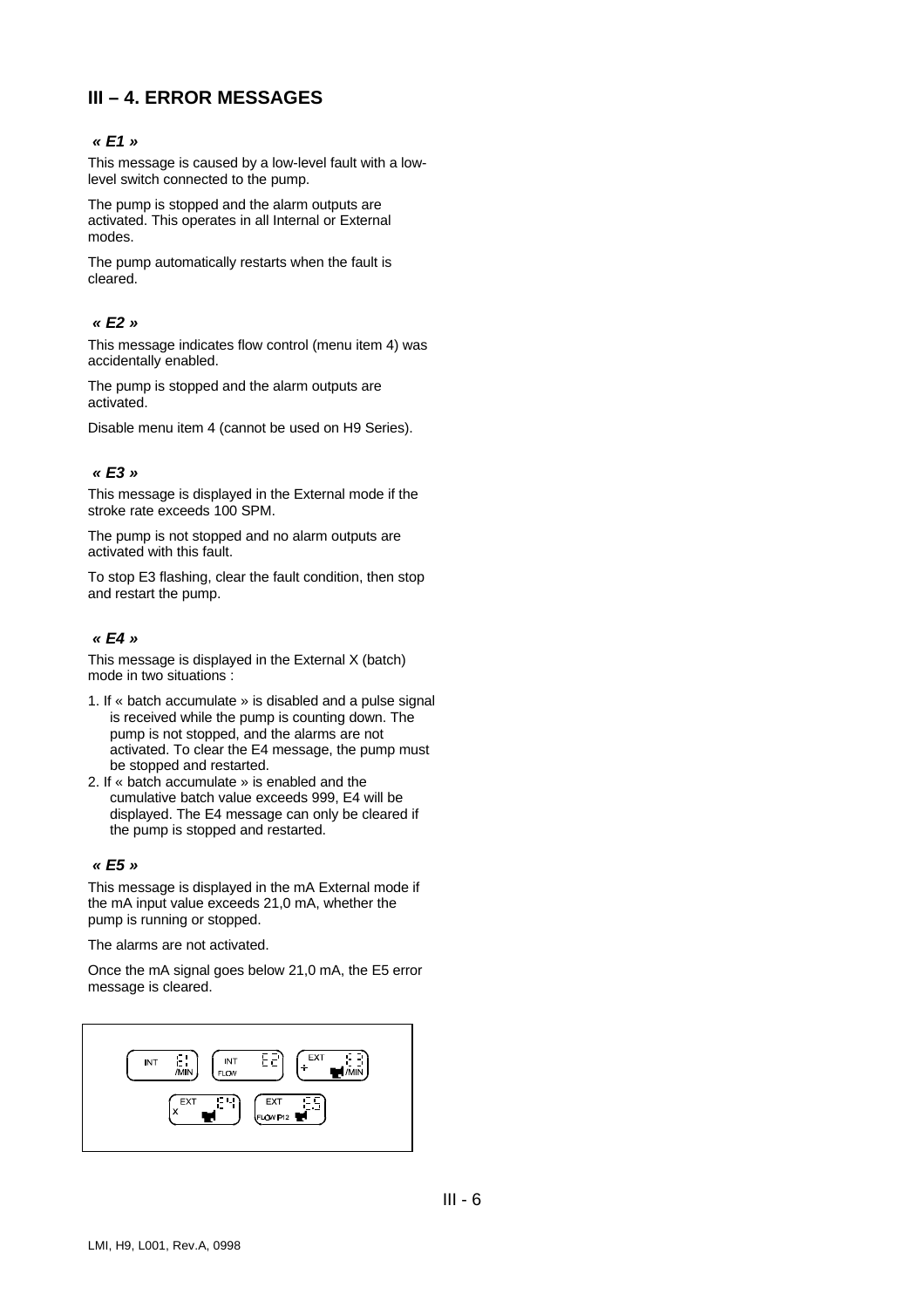

Groupe Sundstrand

Boite Postale N° 5 10, Grande Rue 27360 Pont-Saint-Pierre, France Tel : (33) 02.32.68.30.00 Telex : 180345 F Fax : (33) 02.32.68.30.93

| F<br><b>DECLARATION "CE" DE CONFORMITE</b>                                                                                                                                                                                                                                                                                                |                                                                        |  |  |  |
|-------------------------------------------------------------------------------------------------------------------------------------------------------------------------------------------------------------------------------------------------------------------------------------------------------------------------------------------|------------------------------------------------------------------------|--|--|--|
| 27360 PONT SAINT PIERRE<br>DOSAPRO MILTON ROY<br>Nous.<br>déclarons que le matériel désigné ci-après a été conçu et fabriqué suivant les directives et spécifications suivantes :<br>Directive basse tension 73/23/EEC<br>Directive CEM 89/336/EEC                                                                                        | <b>FRANCE</b><br>Norme EN61010-1<br>Norme EN50081-1<br>Norme EN50082-1 |  |  |  |
| $\overline{\mathsf{G}\mathsf{B}}$<br>"EC" DECLARATION OF CONFORMITY                                                                                                                                                                                                                                                                       |                                                                        |  |  |  |
| DOSAPRO MILTON ROY<br>27360 PONT SAINT PIERRE<br>We,<br>certify that the equipment designated below has been designed and manufactured in accordance with the<br>specifications of the following :                                                                                                                                        | <b>FRANCE</b>                                                          |  |  |  |
| Low voltage Directive 73/23/EEC<br>EMC Directive 89/336/EEC                                                                                                                                                                                                                                                                               | Standard EN61010-1<br>Standard EN50081-1<br>Standard EN50082-1         |  |  |  |
| D<br><b>EG-KONFORMITÄTSERKLÄRUNG</b>                                                                                                                                                                                                                                                                                                      |                                                                        |  |  |  |
| DOSAPRO MILTON ROY<br>27360 PONT SAINT PIERRE<br>Wir,<br>erklären, daß die nachgestehend bezeichneten Gerätschaften im Einklang mit folgenden Richtlinien und<br>Spezifikationen geplant und hergestellt wurden:<br>EG-Richtlinie 73/23 für Niederspannung<br>EG-Richtlinie 89/336 zur elektromagnetischen Verträglichkeit Norm EN50081-1 | <b>FRANKREICH</b><br>Norm EN61010-1<br>Norm EN50082-1                  |  |  |  |
| <b>NL</b><br><b>EG FABRIKANTENCONFORMVERKLARING</b>                                                                                                                                                                                                                                                                                       |                                                                        |  |  |  |
| DOSAPRO MILTON ROY 27360 PONT SAINT PIERRE<br>De ondergetekenden,<br>verklaren geheel onder eigen verantwoordelijkheid dat het produkt waarop deze verklaring betrekking heeft in<br>overeenstemming is met:                                                                                                                              | <b>FRANKRIJK</b>                                                       |  |  |  |
| Richtlijn 73/23/EEG inzake elektrisch materiaal<br>bestemd voor gebruik binnen bepaalde spanningsgrenzen;<br>Richtlijn 89/336/EEG inzake elektromagnetische compatibiliteit.                                                                                                                                                              | Norm EN61010-1<br>Norm EN50081-1<br>Norm EN50082-1                     |  |  |  |
| ı<br><b>DICHIARAZIONE DI CONFORMITA' "CE"</b>                                                                                                                                                                                                                                                                                             |                                                                        |  |  |  |
| DOSAPRO MILTON ROY<br>La società<br>Dichiara che il materiale sotto specificato è stato progettato e realizzato in conformità con le seguenti direttive e<br>specifiche:                                                                                                                                                                  | 27360 PONT SAINT PIERRE<br><b>FRANCIA</b>                              |  |  |  |
| Direttiva bassa tensione 73/23/EEC<br>Direttiva CEM 89/336/EEC                                                                                                                                                                                                                                                                            | Norma EN61010-1<br>Norma EN50081-1<br>Norma EN50082-1                  |  |  |  |
| Е<br><b>DECLARACION "CE" DE CONFORMIDAD</b>                                                                                                                                                                                                                                                                                               |                                                                        |  |  |  |
| DOSAPRO MILTON ROY<br>Nosotros,<br>Declaramos que el material detallado a continuación está diseñado y fabricado de acuerdo a la signientes directivas y<br>normas:                                                                                                                                                                       | 27360 PONT SAINT PIERRE<br><b>FRANCIA</b>                              |  |  |  |
| Directiva basa tension 72/23/CEE<br>Directiva EMC 89/336/CEE                                                                                                                                                                                                                                                                              | Norma EN61010-1<br>Norma EN50081-1<br>Norma EN50082-1                  |  |  |  |

TYPE / TYP / TIPO

A1.. / A7.. / A9.. / B1.. / B7.. / B9.. / C1.. / C7.. / C9.. / H9.. / J5.. / P0.. / P1.. / P5..

Directeur Commercial / Marketing Manager